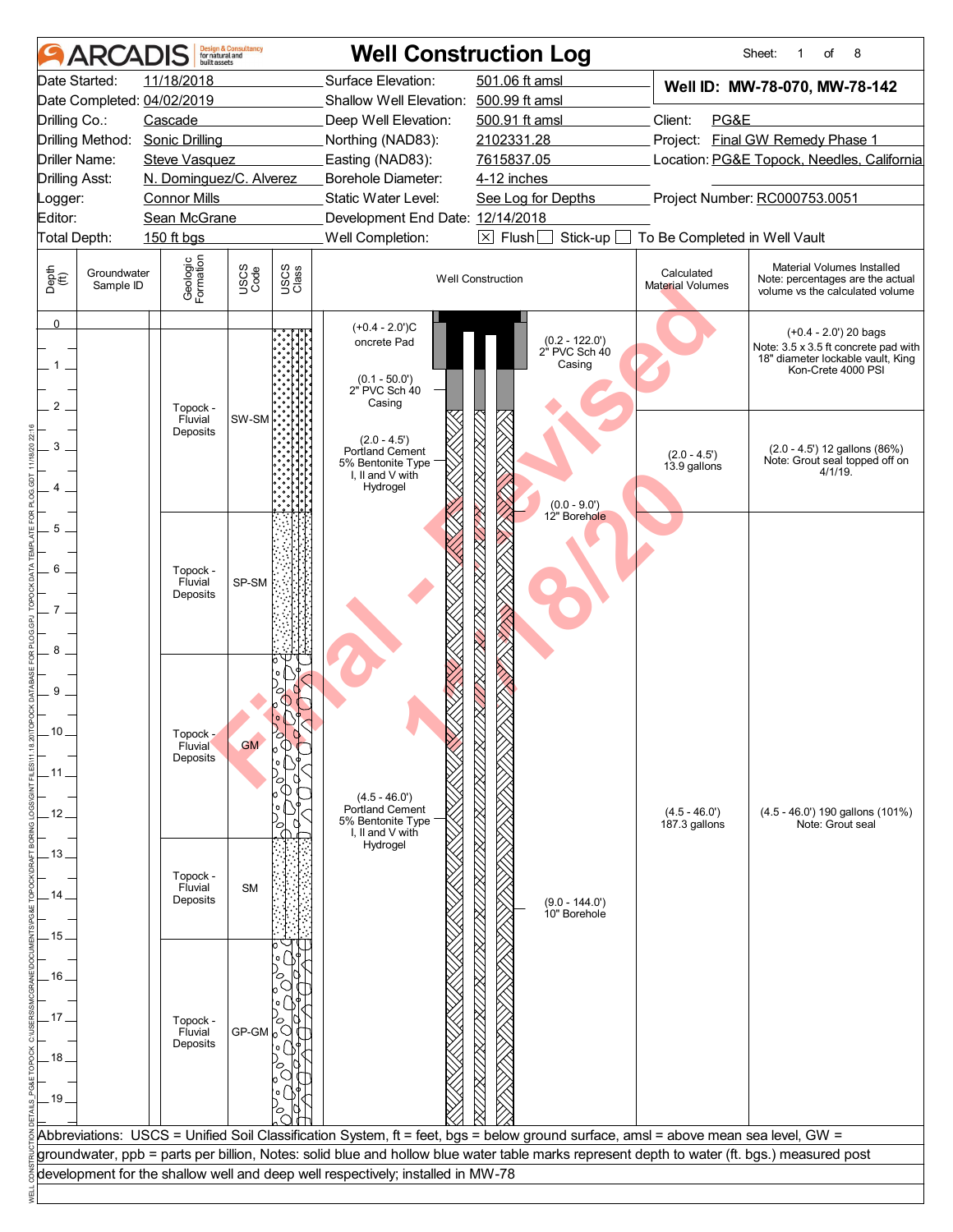| <b>ARCA</b>                                                                                                                           | <b>Design &amp; Consultancy</b><br>for natural and<br>huilt assets                                                       |                                                     |                                                                                                                                                                                 | <b>Well Construction Log</b>                                                                                                                                                                                                                                                      |                                                                 | 2<br>8<br>Sheet:<br>of                                                                                                                           |
|---------------------------------------------------------------------------------------------------------------------------------------|--------------------------------------------------------------------------------------------------------------------------|-----------------------------------------------------|---------------------------------------------------------------------------------------------------------------------------------------------------------------------------------|-----------------------------------------------------------------------------------------------------------------------------------------------------------------------------------------------------------------------------------------------------------------------------------|-----------------------------------------------------------------|--------------------------------------------------------------------------------------------------------------------------------------------------|
| Date Started:<br>Date Completed: 04/02/2019<br>Drilling Co.:<br>Drilling Method:<br>Driller Name:<br><b>Drilling Asst:</b><br>Logger: | 11/18/2018<br>Cascade<br><b>Sonic Drilling</b><br><b>Steve Vasquez</b><br>N. Dominguez/C. Alverez<br><b>Connor Mills</b> |                                                     | Surface Elevation:<br>Shallow Well Elevation: 500.99 ft amsl<br>Deep Well Elevation:<br>Northing (NAD83):<br>Easting (NAD83):<br>Borehole Diameter:<br>Static Water Level:      | 501.06 ft amsl<br>500.91 ft amsl<br>2102331.28<br>7615837.05<br>4-12 inches<br>See Log for Depths                                                                                                                                                                                 | Client:<br>PG&E                                                 | Well ID: MW-78-070, MW-78-142<br>Project: Final GW Remedy Phase 1<br>Location: PG&E Topock, Needles, California<br>Project Number: RC000753.0051 |
| Editor:                                                                                                                               | Sean McGrane                                                                                                             |                                                     | Development End Date: 12/14/2018                                                                                                                                                | $\boxtimes$ Flush [                                                                                                                                                                                                                                                               |                                                                 |                                                                                                                                                  |
| Total Depth:<br>Depth<br>(ff)<br>Groundwater<br>Sample ID                                                                             | 150 ft bgs<br>Geologic<br>Formation                                                                                      | USCS<br>Code<br>USCS<br>Class                       | Well Completion:                                                                                                                                                                | Stick-up<br><b>Well Construction</b>                                                                                                                                                                                                                                              | To Be Completed in Well Vault<br>Calculated<br>Material Volumes | Material Volumes Installed<br>Note: percentages are the actual<br>volume vs the calculated volume                                                |
| $.20 -$<br>$21 -$<br>22.<br>23<br>24.<br>25<br>26<br>27.<br>28<br>29.<br>30<br>.31<br>32                                              | Topock -<br>Fluvial<br>Deposits                                                                                          | $\circ$ (<br>C<br>$\circ$<br>ō<br>GP-GM<br>$\sigma$ | $(0.1 - 50.0')$<br>2" PVC Sch 40<br>Casing<br>$(4.5 - 46.0')$<br><b>Portland Cement</b><br>5% Bentonite Type<br>I, II and V with<br>Hydrogel<br>$(31.5 - 32.5')$<br>Centralizer | $(0.2 - 122.0)$<br>2" PVC Sch 40<br>Casing<br>$(9.0 - 144.0')$<br>10" Borehole                                                                                                                                                                                                    | $(4.5 - 46.0')$<br>187.3 gallons                                | (4.5 - 46.0') 190 gallons (101%)<br>Note: Grout seal                                                                                             |
| 33.<br>34                                                                                                                             | Topock -<br>Fluvial<br>Deposits                                                                                          | <b>SM</b>                                           |                                                                                                                                                                                 |                                                                                                                                                                                                                                                                                   |                                                                 |                                                                                                                                                  |
| 35 <sub>1</sub><br>36                                                                                                                 | Topock -<br>Fluvial<br>Deposits                                                                                          | <b>SM</b>                                           |                                                                                                                                                                                 |                                                                                                                                                                                                                                                                                   |                                                                 |                                                                                                                                                  |
| 37<br>38<br>.39                                                                                                                       | Topock -<br>Fluvial<br>Deposits                                                                                          | <b>GM</b>                                           |                                                                                                                                                                                 |                                                                                                                                                                                                                                                                                   |                                                                 |                                                                                                                                                  |
|                                                                                                                                       |                                                                                                                          |                                                     | development for the shallow well and deep well respectively; installed in MW-78                                                                                                 | Abbreviations: USCS = Unified Soil Classification System, ft = feet, bgs = below ground surface, amsl = above mean sea level, GW =<br>groundwater, ppb = parts per billion, Notes: solid blue and hollow blue water table marks represent depth to water (ft. bgs.) measured post |                                                                 |                                                                                                                                                  |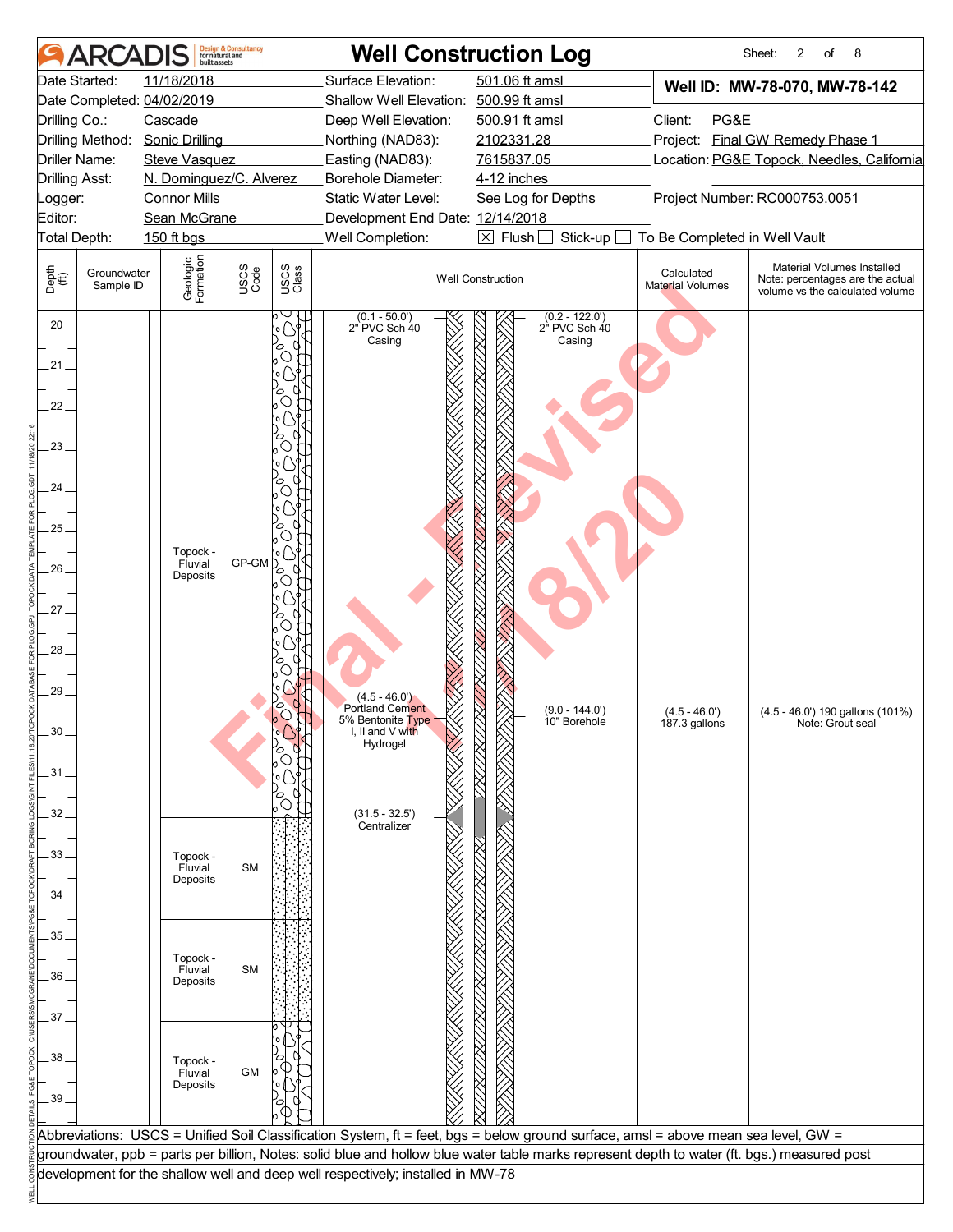|                                | ARCADIS                          | built assets                                    | <b>Design &amp; Consultancy</b><br>for natural and |               | <b>Well Construction Log</b>                                                    |                                                                                                                                             |                                       | Sheet:<br>8<br>3<br>of                                                                                                                         |
|--------------------------------|----------------------------------|-------------------------------------------------|----------------------------------------------------|---------------|---------------------------------------------------------------------------------|---------------------------------------------------------------------------------------------------------------------------------------------|---------------------------------------|------------------------------------------------------------------------------------------------------------------------------------------------|
|                                | Date Started:                    | 11/18/2018                                      |                                                    |               | Surface Elevation:                                                              | 501.06 ft amsl                                                                                                                              |                                       | Well ID: MW-78-070, MW-78-142                                                                                                                  |
|                                |                                  | Date Completed: 04/02/2019                      |                                                    |               | Shallow Well Elevation: 500.99 ft amsl                                          |                                                                                                                                             |                                       |                                                                                                                                                |
| Drilling Co.:                  |                                  | Cascade                                         |                                                    |               | Deep Well Elevation:                                                            | 500.91 ft amsl                                                                                                                              | Client:<br>PG&E                       |                                                                                                                                                |
|                                |                                  | Drilling Method: Sonic Drilling                 |                                                    |               | Northing (NAD83):                                                               | 2102331.28                                                                                                                                  |                                       | Project: Final GW Remedy Phase 1                                                                                                               |
| <b>Drilling Asst:</b>          | <b>Driller Name:</b>             | <b>Steve Vasquez</b><br>N. Dominguez/C. Alverez |                                                    |               | Easting (NAD83):<br>Borehole Diameter:                                          | 7615837.05<br>4-12 inches                                                                                                                   |                                       | Location: PG&E Topock, Needles, California                                                                                                     |
| Logger:                        |                                  | <b>Connor Mills</b>                             |                                                    |               | Static Water Level:                                                             | See Log for Depths                                                                                                                          |                                       | Project Number: RC000753.0051                                                                                                                  |
| Editor:                        |                                  | Sean McGrane                                    |                                                    |               | Development End Date: 12/14/2018                                                |                                                                                                                                             |                                       |                                                                                                                                                |
|                                | Total Depth:                     | 150 ft bgs                                      |                                                    |               | Well Completion:                                                                | $\boxtimes$ Flush<br>Stick-up                                                                                                               | To Be Completed in Well Vault         |                                                                                                                                                |
| Depth<br>$\bigoplus_{i=1}^{n}$ | Groundwater<br>Sample ID         | Geologic<br>Formation                           | USCS<br>Code                                       | USCS<br>Class |                                                                                 | <b>Well Construction</b>                                                                                                                    | Calculated<br><b>Material Volumes</b> | Material Volumes Installed<br>Note: percentages are the actual<br>volume vs the calculated volume                                              |
| $.40 -$<br>41.                 |                                  | Topock -<br>Fluvial                             | <b>GM</b>                                          |               | $(0.1 - 50.0')$<br>2" PVC Sch 40<br>Casing                                      | $(0.2 - 122.0')$<br>2" PVC Sch 40<br>Casing                                                                                                 |                                       |                                                                                                                                                |
| 42.                            |                                  | Deposits                                        |                                                    |               | $(4.5 - 46.0')$<br>Portland Cement                                              |                                                                                                                                             | $(4.5 - 46.0)$                        | (4.5 - 46.0') 190 gallons (101%)                                                                                                               |
| 43<br>44                       |                                  |                                                 |                                                    |               | 5% Bentonite Type<br>I, II and V with<br>Hydrogel                               |                                                                                                                                             | 187.3 gallons                         | Note: Grout seal                                                                                                                               |
| 45                             |                                  | Topock -<br>Alluvium<br>Deposits                | <b>SM</b>                                          |               |                                                                                 |                                                                                                                                             |                                       |                                                                                                                                                |
| 46.<br>47.                     |                                  |                                                 |                                                    |               | $(46.0 - 48.0')$<br>Bentonite seal chips_<br>Puregold medium                    |                                                                                                                                             | $(46.0 - 48.0')$<br>$1.63$ bags       | (46.0 - 48.0') 2.5 bags (153%)<br>Note: Seal above filter pack, used<br>>20% of the calculated volume due<br>to potential voids forming during |
| 48<br>49.                      |                                  |                                                 |                                                    |               | chips                                                                           |                                                                                                                                             |                                       | drilling.                                                                                                                                      |
| 50                             |                                  | Topock -                                        |                                                    |               | $(50.0 - 70.0')$<br>2" Sch 40 PVC                                               | $(9.0 - 144.0')$<br>10" Borehole                                                                                                            |                                       |                                                                                                                                                |
| .51.<br>52                     |                                  | Alluvium<br>Deposits                            | <b>ML</b>                                          |               | (20-slot) Screen                                                                |                                                                                                                                             |                                       |                                                                                                                                                |
| 53.                            |                                  |                                                 |                                                    |               | $(48.0 - 74.0')$<br>Cemex #3 MESH                                               |                                                                                                                                             | $(48.0 - 74.0')$                      | $(48.0 - 74.0')$ 45 bags $(152%)$<br>Note: Filter pack, used >20% of                                                                           |
| 54                             | MW-E-VAS-<br>52-57               |                                                 |                                                    |               | (8x20) Lapis Lustre<br>Sand                                                     |                                                                                                                                             | $29.7$ bags                           | the calculated volume due to<br>potential voids that formed during<br>drilling.                                                                |
| 55.                            | (7000 ppb)<br>11/5/2018<br>17:40 |                                                 |                                                    |               |                                                                                 |                                                                                                                                             |                                       |                                                                                                                                                |
| 56                             |                                  |                                                 |                                                    |               |                                                                                 |                                                                                                                                             |                                       |                                                                                                                                                |
|                                |                                  |                                                 |                                                    |               |                                                                                 |                                                                                                                                             |                                       |                                                                                                                                                |
| 57                             |                                  | Topock -<br>Alluvium                            | <b>GM</b>                                          |               |                                                                                 |                                                                                                                                             |                                       |                                                                                                                                                |
| 58                             |                                  | Deposits                                        |                                                    |               |                                                                                 |                                                                                                                                             |                                       |                                                                                                                                                |
| .59.                           |                                  |                                                 |                                                    |               |                                                                                 |                                                                                                                                             |                                       |                                                                                                                                                |
|                                |                                  |                                                 |                                                    |               |                                                                                 | Abbreviations: USCS = Unified Soil Classification System, ft = feet, bgs = below ground surface, amsl = above mean sea level, GW =          |                                       |                                                                                                                                                |
|                                |                                  |                                                 |                                                    |               |                                                                                 | groundwater, ppb = parts per billion, Notes: solid blue and hollow blue water table marks represent depth to water (ft. bgs.) measured post |                                       |                                                                                                                                                |
|                                |                                  |                                                 |                                                    |               | development for the shallow well and deep well respectively; installed in MW-78 |                                                                                                                                             |                                       |                                                                                                                                                |
|                                |                                  |                                                 |                                                    |               |                                                                                 |                                                                                                                                             |                                       |                                                                                                                                                |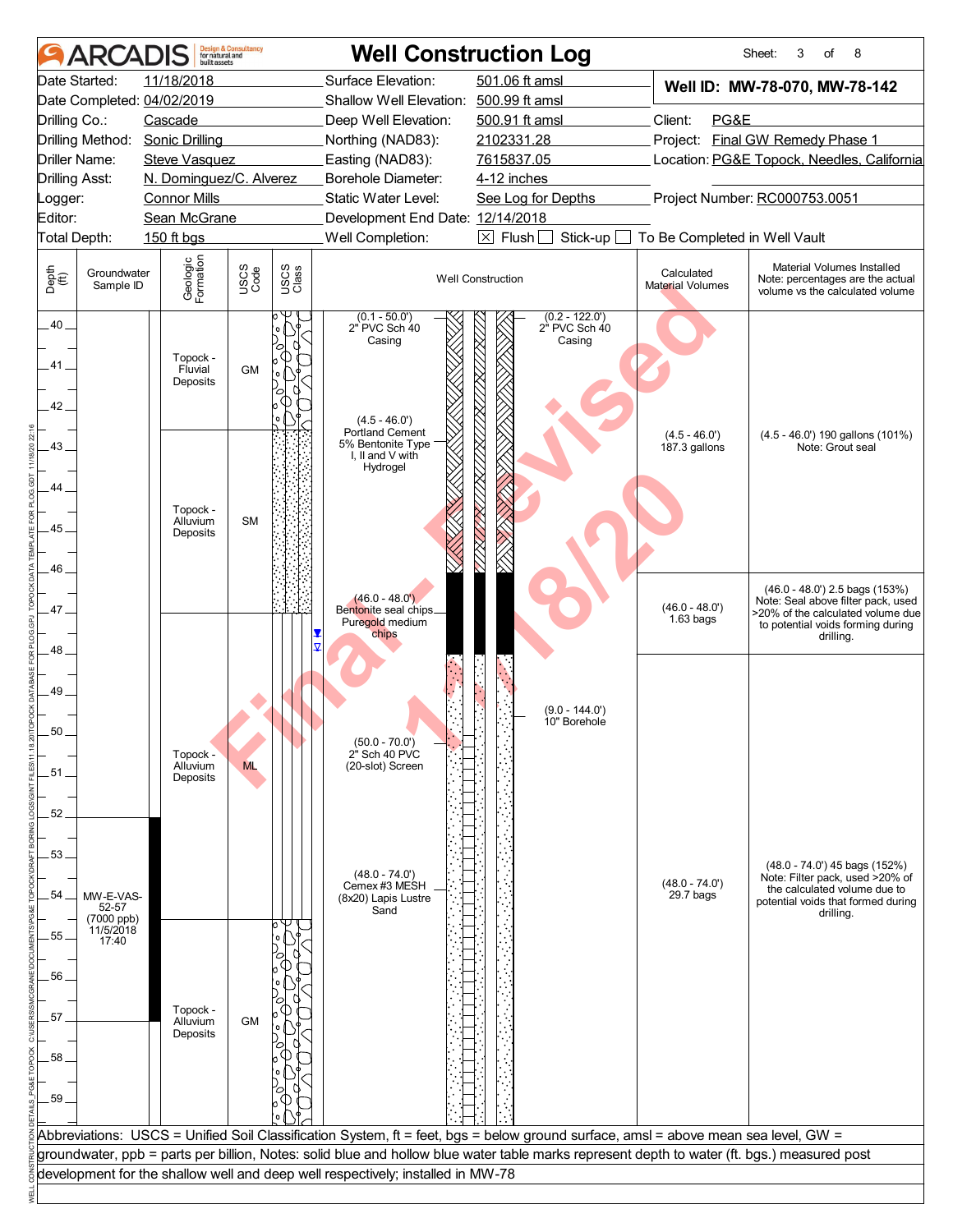|                                | <b>ARCA</b>              | built assets                             | <b>Design &amp; Consultancy</b><br>for natural and |               | <b>Well Construction Log</b>                                                    |                                                                                                                                             |                                       | 8<br>Sheet:<br>4<br>of                                                                               |
|--------------------------------|--------------------------|------------------------------------------|----------------------------------------------------|---------------|---------------------------------------------------------------------------------|---------------------------------------------------------------------------------------------------------------------------------------------|---------------------------------------|------------------------------------------------------------------------------------------------------|
|                                | Date Started:            | 11/18/2018<br>Date Completed: 04/02/2019 |                                                    |               | Surface Elevation:<br>Shallow Well Elevation:                                   | 501.06 ft amsl<br>500.99 ft amsl                                                                                                            |                                       | Well ID: MW-78-070, MW-78-142                                                                        |
| Drilling Co.:                  |                          | Cascade                                  |                                                    |               | Deep Well Elevation:                                                            | 500.91 ft amsl                                                                                                                              | Client:<br>PG&E                       |                                                                                                      |
|                                |                          | Drilling Method: Sonic Drilling          |                                                    |               | Northing (NAD83):                                                               | 2102331.28                                                                                                                                  |                                       | Project: Final GW Remedy Phase 1                                                                     |
|                                | Driller Name:            | <b>Steve Vasquez</b>                     |                                                    |               | Easting (NAD83):                                                                | 7615837.05                                                                                                                                  |                                       | Location: PG&E Topock, Needles, California                                                           |
|                                | <b>Drilling Asst:</b>    | N. Dominguez/C. Alverez                  |                                                    |               | Borehole Diameter:<br>Static Water Level:                                       | 4-12 inches                                                                                                                                 |                                       |                                                                                                      |
| Logger:<br>Editor:             |                          | <b>Connor Mills</b><br>Sean McGrane      |                                                    |               | Development End Date: 12/14/2018                                                | See Log for Depths                                                                                                                          |                                       | Project Number: RC000753.0051                                                                        |
|                                | Total Depth:             | 150 ft bgs                               |                                                    |               | Well Completion:                                                                | $\boxtimes$ Flush $\Box$<br>Stick-up                                                                                                        | To Be Completed in Well Vault         |                                                                                                      |
| Depth<br>$\bigoplus_{i=1}^{n}$ | Groundwater<br>Sample ID | Geologic<br>Formation                    | USCS<br>Code                                       | USCS<br>Class |                                                                                 | <b>Well Construction</b>                                                                                                                    | Calculated<br><b>Material Volumes</b> | Material Volumes Installed<br>Note: percentages are the actual                                       |
|                                |                          |                                          |                                                    |               |                                                                                 | $(0.2 - 122.0)$                                                                                                                             |                                       | volume vs the calculated volume                                                                      |
| $.60 -$<br>.61 .               |                          |                                          |                                                    |               | $(50.0 - 70.0')$<br>2" Sch 40 PVC<br>(20-slot) Screen                           | 2" PVC Sch 40<br>Casing                                                                                                                     |                                       |                                                                                                      |
| 62.                            |                          | Topock -<br>Alluvium<br>Deposits         | <b>GM</b>                                          |               |                                                                                 |                                                                                                                                             |                                       |                                                                                                      |
| 63                             |                          |                                          |                                                    |               |                                                                                 |                                                                                                                                             |                                       |                                                                                                      |
|                                |                          |                                          |                                                    |               |                                                                                 |                                                                                                                                             |                                       |                                                                                                      |
| 64.                            |                          |                                          |                                                    |               |                                                                                 |                                                                                                                                             |                                       |                                                                                                      |
| 65                             |                          | Topock -                                 |                                                    |               |                                                                                 |                                                                                                                                             |                                       |                                                                                                      |
| .66.                           |                          | Alluvium<br>Deposits                     | ML                                                 |               |                                                                                 |                                                                                                                                             |                                       |                                                                                                      |
|                                |                          |                                          |                                                    |               | $(48.0 - 74.0')$<br>Cemex #3 MESH                                               |                                                                                                                                             | $(48.0 - 74.0')$                      | $(48.0 - 74.0')$ 45 bags $(152%)$<br>Note: Filter pack, used >20% of<br>the calculated volume due to |
| 67.                            |                          |                                          |                                                    |               | (8x20) Lapis Lustre<br>Sand                                                     |                                                                                                                                             | 29.7 bags                             | potential voids that formed during<br>drilling.                                                      |
| 68                             |                          |                                          |                                                    |               |                                                                                 |                                                                                                                                             |                                       |                                                                                                      |
| 69.                            |                          |                                          |                                                    |               |                                                                                 |                                                                                                                                             |                                       |                                                                                                      |
|                                |                          |                                          |                                                    |               |                                                                                 | $(9.0 - 144.0')$<br>10" Borehole                                                                                                            |                                       |                                                                                                      |
| 70                             |                          |                                          |                                                    |               |                                                                                 |                                                                                                                                             |                                       |                                                                                                      |
| .71                            |                          |                                          |                                                    |               | $(70.5 - 71.5')$<br>Centralizer                                                 |                                                                                                                                             |                                       |                                                                                                      |
| .72                            |                          |                                          |                                                    |               |                                                                                 |                                                                                                                                             |                                       |                                                                                                      |
|                                |                          |                                          |                                                    |               | (70.0 - 72.3') Sump<br>and PVC End Cap                                          |                                                                                                                                             |                                       |                                                                                                      |
| .73                            |                          | Topock -<br>Alluvium                     | <b>SM</b>                                          |               |                                                                                 |                                                                                                                                             |                                       |                                                                                                      |
| 74                             |                          | Deposits                                 |                                                    |               |                                                                                 |                                                                                                                                             |                                       |                                                                                                      |
| .75                            |                          |                                          |                                                    |               |                                                                                 |                                                                                                                                             |                                       |                                                                                                      |
|                                |                          |                                          |                                                    |               |                                                                                 |                                                                                                                                             |                                       |                                                                                                      |
| .76                            |                          |                                          |                                                    |               | $(74.0 - 120.0')$                                                               |                                                                                                                                             |                                       |                                                                                                      |
| 77                             |                          |                                          |                                                    |               | Bentonite seal<br>pellets Pel-Plug                                              |                                                                                                                                             | $(74.0 - 120.0')$<br>44.4 buckets     | (74.0 - 120.0') 49 buckets (110%)<br>Note: Pel Plug Pellets (TR30) 3/8"                              |
| .78                            |                          |                                          |                                                    |               | (TR30) 3/8"                                                                     |                                                                                                                                             |                                       |                                                                                                      |
|                                |                          |                                          |                                                    |               |                                                                                 |                                                                                                                                             |                                       |                                                                                                      |
| -79 -                          |                          |                                          |                                                    |               |                                                                                 |                                                                                                                                             |                                       |                                                                                                      |
|                                |                          |                                          |                                                    |               |                                                                                 | Abbreviations: USCS = Unified Soil Classification System, ft = feet, bgs = below ground surface, amsl = above mean sea level, GW =          |                                       |                                                                                                      |
|                                |                          |                                          |                                                    |               |                                                                                 | groundwater, ppb = parts per billion, Notes: solid blue and hollow blue water table marks represent depth to water (ft. bgs.) measured post |                                       |                                                                                                      |
|                                |                          |                                          |                                                    |               | development for the shallow well and deep well respectively; installed in MW-78 |                                                                                                                                             |                                       |                                                                                                      |
|                                |                          |                                          |                                                    |               |                                                                                 |                                                                                                                                             |                                       |                                                                                                      |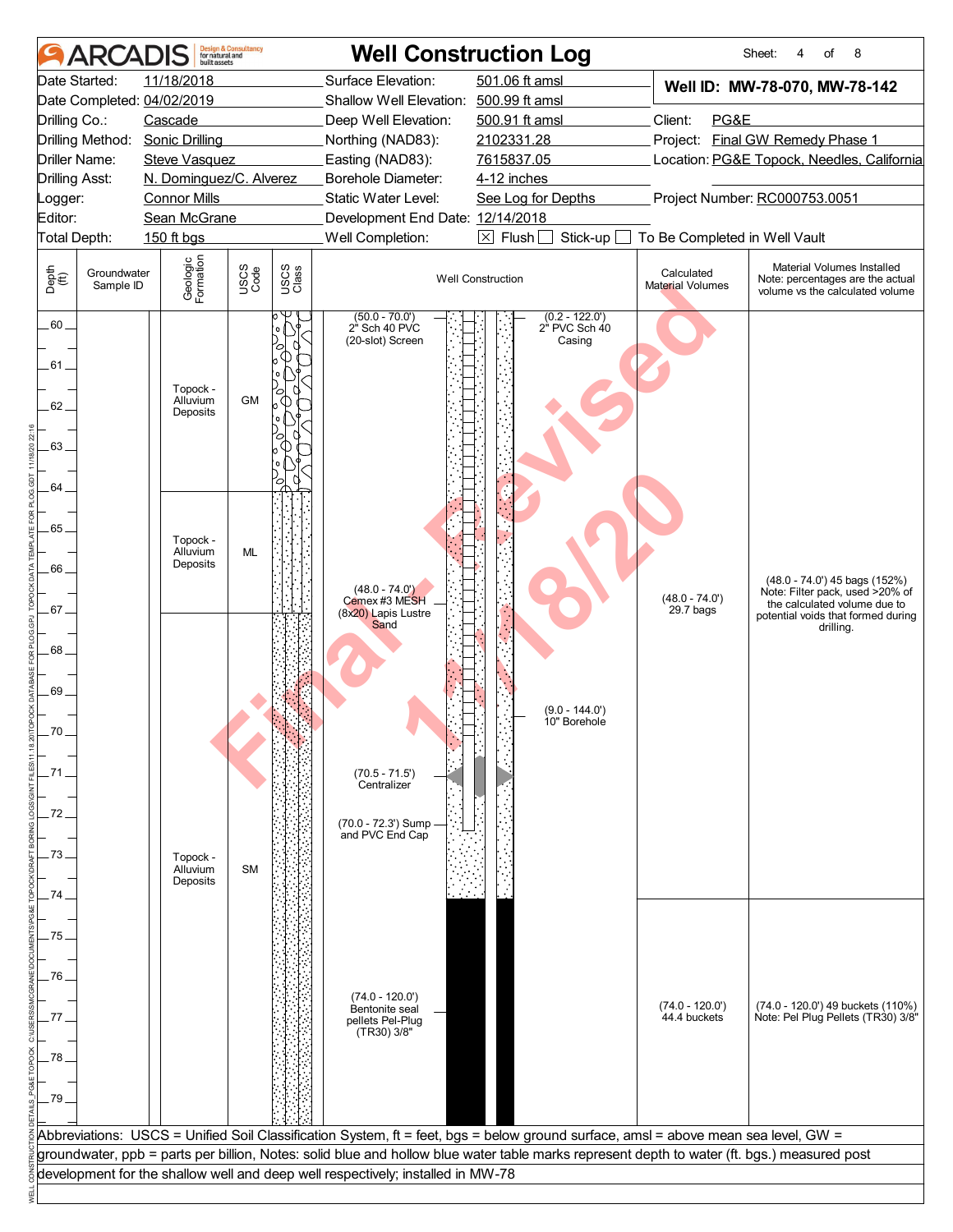| 501.06 ft amsl<br>Date Started:<br>11/18/2018<br>Surface Elevation:<br>Well ID: MW-78-070, MW-78-142<br>Date Completed: 04/02/2019<br>Shallow Well Elevation: 500.99 ft amsl<br>Client:<br>PG&E<br>Drilling Co.:<br>Cascade<br>Deep Well Elevation:<br>500.91 ft amsl<br>Project: Final GW Remedy Phase 1<br>Drilling Method:<br><b>Sonic Drilling</b><br>2102331.28<br>Northing (NAD83):<br>Easting (NAD83):<br>7615837.05<br>Location: PG&E Topock, Needles, California<br>Driller Name:<br><b>Steve Vasquez</b><br>N. Dominguez/C. Alverez<br>Borehole Diameter:<br><b>Drilling Asst:</b><br>4-12 inches<br>Static Water Level:<br>Project Number: RC000753.0051<br><b>Connor Mills</b><br>See Log for Depths<br>Logger:<br>Editor:<br>Sean McGrane<br>Development End Date: 12/14/2018<br>Total Depth:<br>Well Completion:<br>$\boxtimes$ Flush<br>Stick-up<br>To Be Completed in Well Vault<br>150 ft bgs<br>Geologic<br>Formation<br>Material Volumes Installed<br>USCS<br>Code<br>USCS<br>Class<br>Depth<br>$\bigoplus_{i=1}^{n}$<br>Groundwater<br>Calculated<br><b>Well Construction</b><br>Note: percentages are the actual<br><b>Material Volumes</b><br>Sample ID<br>volume vs the calculated volume<br>$(0.2 - 122.0)$<br>$.80 -$<br>2 <sup>h</sup> PVC Sch 40<br>Casing<br>.81.<br>82<br>83<br>Topock -<br>Alluvium<br><b>SM</b><br>Deposits<br>84<br>MW-E-VAS-<br>82-87.0<br>(200 ppb)<br>11/6/2018<br>85.<br>10:12<br>.86<br>87.<br>88<br>89.<br>$(74.0 - 120.0')$<br>$(9.0 - 144.0')$<br>$(74.0 - 120.0')$<br>(74.0 - 120.0') 49 buckets (110%)<br>Bentonite seal<br>10" Borehole<br>44.4 buckets<br>Note: Pel Plug Pellets (TR30) 3/8"<br>pellets Pel-P <mark>lu</mark> g<br>(TR30) 3/8"<br>90<br>Topock -<br>Alluvium<br><b>ML</b><br>$-91$<br>Deposits<br>.92.<br>.93<br>94<br>.95.<br>Topock -<br><b>SM</b><br>Alluvium<br>96<br>Deposits<br>97<br>98<br>Topock -<br>Alluvium<br>ML<br>Deposits<br>.99 <sub>1</sub><br>Abbreviations: USCS = Unified Soil Classification System, ft = feet, bgs = below ground surface, amsl = above mean sea level, GW =<br>groundwater, ppb = parts per billion, Notes: solid blue and hollow blue water table marks represent depth to water (ft. bgs.) measured post<br>development for the shallow well and deep well respectively; installed in MW-78 | <b>ARCADIS</b> | built assets | <b>Design &amp; Consultancy</b><br>for natural and | <b>Well Construction Log</b> |  | Sheet:<br>5<br>8<br>of |
|------------------------------------------------------------------------------------------------------------------------------------------------------------------------------------------------------------------------------------------------------------------------------------------------------------------------------------------------------------------------------------------------------------------------------------------------------------------------------------------------------------------------------------------------------------------------------------------------------------------------------------------------------------------------------------------------------------------------------------------------------------------------------------------------------------------------------------------------------------------------------------------------------------------------------------------------------------------------------------------------------------------------------------------------------------------------------------------------------------------------------------------------------------------------------------------------------------------------------------------------------------------------------------------------------------------------------------------------------------------------------------------------------------------------------------------------------------------------------------------------------------------------------------------------------------------------------------------------------------------------------------------------------------------------------------------------------------------------------------------------------------------------------------------------------------------------------------------------------------------------------------------------------------------------------------------------------------------------------------------------------------------------------------------------------------------------------------------------------------------------------------------------------------------------------------------------------------------------------------------------------------------------------------------------------------------|----------------|--------------|----------------------------------------------------|------------------------------|--|------------------------|
|                                                                                                                                                                                                                                                                                                                                                                                                                                                                                                                                                                                                                                                                                                                                                                                                                                                                                                                                                                                                                                                                                                                                                                                                                                                                                                                                                                                                                                                                                                                                                                                                                                                                                                                                                                                                                                                                                                                                                                                                                                                                                                                                                                                                                                                                                                                  |                |              |                                                    |                              |  |                        |
|                                                                                                                                                                                                                                                                                                                                                                                                                                                                                                                                                                                                                                                                                                                                                                                                                                                                                                                                                                                                                                                                                                                                                                                                                                                                                                                                                                                                                                                                                                                                                                                                                                                                                                                                                                                                                                                                                                                                                                                                                                                                                                                                                                                                                                                                                                                  |                |              |                                                    |                              |  |                        |
|                                                                                                                                                                                                                                                                                                                                                                                                                                                                                                                                                                                                                                                                                                                                                                                                                                                                                                                                                                                                                                                                                                                                                                                                                                                                                                                                                                                                                                                                                                                                                                                                                                                                                                                                                                                                                                                                                                                                                                                                                                                                                                                                                                                                                                                                                                                  |                |              |                                                    |                              |  |                        |
|                                                                                                                                                                                                                                                                                                                                                                                                                                                                                                                                                                                                                                                                                                                                                                                                                                                                                                                                                                                                                                                                                                                                                                                                                                                                                                                                                                                                                                                                                                                                                                                                                                                                                                                                                                                                                                                                                                                                                                                                                                                                                                                                                                                                                                                                                                                  |                |              |                                                    |                              |  |                        |
|                                                                                                                                                                                                                                                                                                                                                                                                                                                                                                                                                                                                                                                                                                                                                                                                                                                                                                                                                                                                                                                                                                                                                                                                                                                                                                                                                                                                                                                                                                                                                                                                                                                                                                                                                                                                                                                                                                                                                                                                                                                                                                                                                                                                                                                                                                                  |                |              |                                                    |                              |  |                        |
|                                                                                                                                                                                                                                                                                                                                                                                                                                                                                                                                                                                                                                                                                                                                                                                                                                                                                                                                                                                                                                                                                                                                                                                                                                                                                                                                                                                                                                                                                                                                                                                                                                                                                                                                                                                                                                                                                                                                                                                                                                                                                                                                                                                                                                                                                                                  |                |              |                                                    |                              |  |                        |
|                                                                                                                                                                                                                                                                                                                                                                                                                                                                                                                                                                                                                                                                                                                                                                                                                                                                                                                                                                                                                                                                                                                                                                                                                                                                                                                                                                                                                                                                                                                                                                                                                                                                                                                                                                                                                                                                                                                                                                                                                                                                                                                                                                                                                                                                                                                  |                |              |                                                    |                              |  |                        |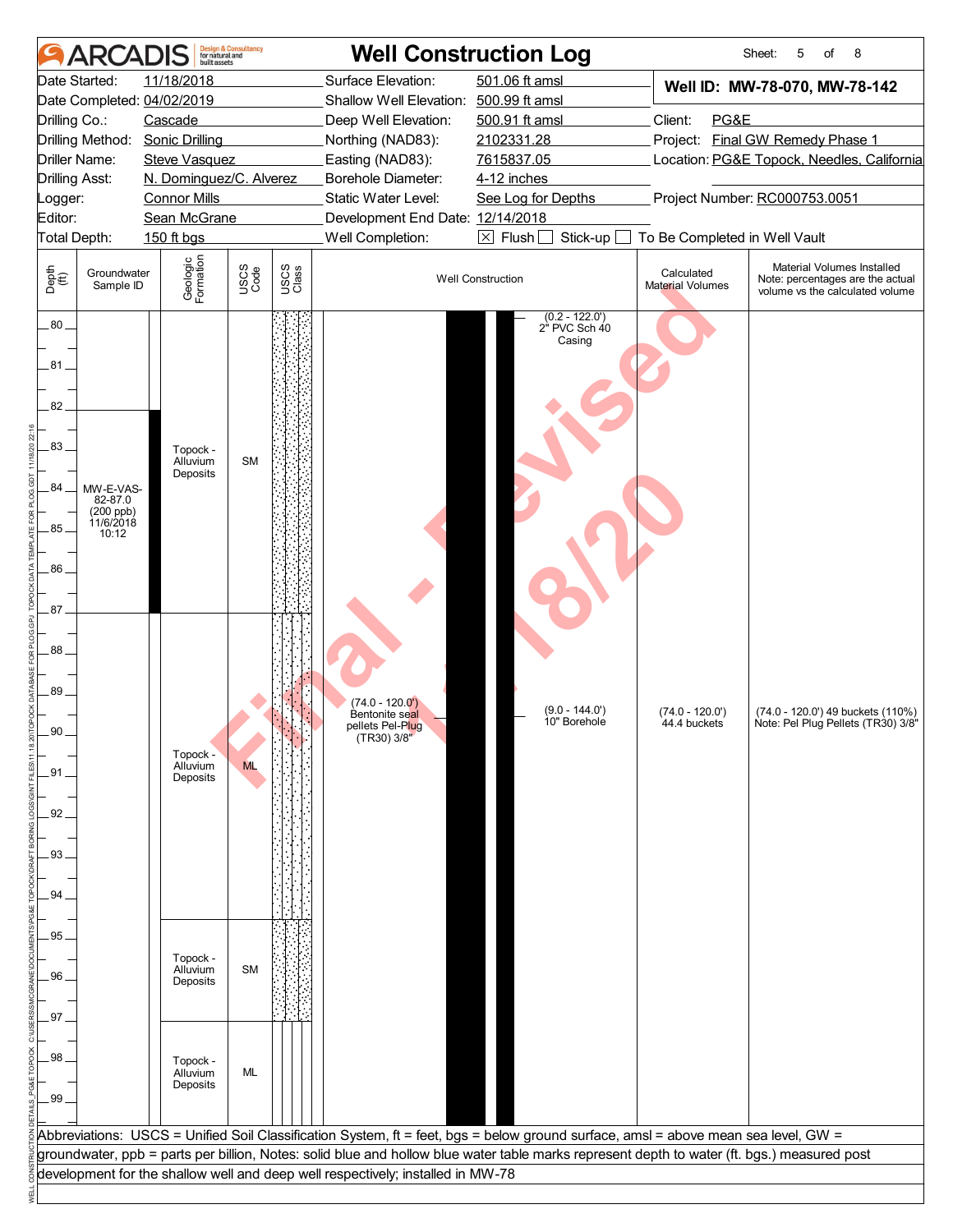| <b>ARCA</b>                                                  | built assets            | <b>Design &amp; Consultancy</b><br>for natural and |               | <b>Well Construction Log</b>                                                    |                                                                                                                                             |                                       | 6<br>8<br>Sheet:<br>of                                                                            |  |  |
|--------------------------------------------------------------|-------------------------|----------------------------------------------------|---------------|---------------------------------------------------------------------------------|---------------------------------------------------------------------------------------------------------------------------------------------|---------------------------------------|---------------------------------------------------------------------------------------------------|--|--|
| Date Started:<br>Date Completed: 04/02/2019                  | 11/18/2018              |                                                    |               | Surface Elevation:<br>Shallow Well Elevation:                                   | 501.06 ft amsl<br>500.99 ft amsl                                                                                                            |                                       | Well ID: MW-78-070, MW-78-142                                                                     |  |  |
| Drilling Co.:                                                | Cascade                 |                                                    |               | Deep Well Elevation:                                                            | 500.91 ft amsl                                                                                                                              | Client:<br>PG&E                       |                                                                                                   |  |  |
| Drilling Method: Sonic Drilling                              |                         |                                                    |               | Northing (NAD83):                                                               | 2102331.28                                                                                                                                  |                                       | Project: Final GW Remedy Phase 1                                                                  |  |  |
| Driller Name:                                                | <b>Steve Vasquez</b>    |                                                    |               | Easting (NAD83):                                                                | 7615837.05                                                                                                                                  |                                       | Location: PG&E Topock, Needles, California                                                        |  |  |
| <b>Drilling Asst:</b>                                        | N. Dominguez/C. Alverez |                                                    |               | Borehole Diameter:                                                              | 4-12 inches                                                                                                                                 |                                       |                                                                                                   |  |  |
| Logger:                                                      | <b>Connor Mills</b>     |                                                    |               | Static Water Level:                                                             | See Log for Depths                                                                                                                          |                                       | Project Number: RC000753.0051                                                                     |  |  |
| Editor:                                                      | Sean McGrane            |                                                    |               | Development End Date: 12/14/2018                                                |                                                                                                                                             |                                       |                                                                                                   |  |  |
| Total Depth:                                                 | 150 ft bgs              |                                                    |               | Well Completion:                                                                | $\boxtimes$ Flush $\Box$<br>Stick-up                                                                                                        | To Be Completed in Well Vault         |                                                                                                   |  |  |
| Depth<br>(ff)<br>Groundwater<br>Sample ID                    | Geologic<br>Formation   | USCS<br>Code                                       | USCS<br>Class |                                                                                 | <b>Well Construction</b>                                                                                                                    | Calculated<br><b>Material Volumes</b> | Material Volumes Installed<br>Note: percentages are the actual<br>volume vs the calculated volume |  |  |
| $-100$                                                       |                         |                                                    |               |                                                                                 | $(0.2 - 122.0)$<br>2" PVC Sch 40<br>Casing                                                                                                  |                                       |                                                                                                   |  |  |
| _101_                                                        |                         |                                                    |               |                                                                                 |                                                                                                                                             |                                       |                                                                                                   |  |  |
| $-102$                                                       |                         |                                                    |               |                                                                                 |                                                                                                                                             |                                       |                                                                                                   |  |  |
| $-103$                                                       |                         |                                                    |               |                                                                                 |                                                                                                                                             |                                       |                                                                                                   |  |  |
| $-104$                                                       | Topock -<br>Alluvium    | ML                                                 |               |                                                                                 |                                                                                                                                             |                                       |                                                                                                   |  |  |
| $-105-$                                                      | Deposits                |                                                    |               |                                                                                 |                                                                                                                                             |                                       |                                                                                                   |  |  |
| _106_                                                        |                         |                                                    |               |                                                                                 |                                                                                                                                             |                                       |                                                                                                   |  |  |
| _107_                                                        |                         |                                                    |               |                                                                                 |                                                                                                                                             |                                       |                                                                                                   |  |  |
| _108_                                                        |                         |                                                    |               |                                                                                 |                                                                                                                                             |                                       |                                                                                                   |  |  |
|                                                              |                         |                                                    |               |                                                                                 |                                                                                                                                             |                                       |                                                                                                   |  |  |
| $-109$                                                       |                         |                                                    |               | $(74.0 - 120.0')$<br>Bentonite seal                                             | $(9.0 - 144.0')$<br>10" Borehole                                                                                                            | $(74.0 - 120.0')$<br>44.4 buckets     | (74.0 - 120.0') 49 buckets (110%)<br>Note: Pel Plug Pellets (TR30) 3/8"                           |  |  |
| _110_                                                        |                         |                                                    |               | pellets Pel-P <mark>lu</mark> g<br>(TR30) 3/8"                                  |                                                                                                                                             |                                       |                                                                                                   |  |  |
| _111.                                                        |                         |                                                    |               |                                                                                 |                                                                                                                                             |                                       |                                                                                                   |  |  |
|                                                              |                         |                                                    |               |                                                                                 |                                                                                                                                             |                                       |                                                                                                   |  |  |
| _112_                                                        |                         |                                                    |               |                                                                                 |                                                                                                                                             |                                       |                                                                                                   |  |  |
| _113_                                                        |                         |                                                    |               |                                                                                 |                                                                                                                                             |                                       |                                                                                                   |  |  |
|                                                              | Topock -<br>Alluvium    | <b>SM</b>                                          |               |                                                                                 |                                                                                                                                             |                                       |                                                                                                   |  |  |
| _114_<br>MW-E-VAS-<br>112.0-117.0<br>(3100 ppb)<br>11/6/2018 | Deposits                |                                                    |               |                                                                                 |                                                                                                                                             |                                       |                                                                                                   |  |  |
| _115_<br>15:22                                               |                         |                                                    |               |                                                                                 |                                                                                                                                             |                                       |                                                                                                   |  |  |
| _116_                                                        |                         |                                                    |               |                                                                                 |                                                                                                                                             |                                       |                                                                                                   |  |  |
| _117_                                                        |                         |                                                    |               |                                                                                 |                                                                                                                                             |                                       |                                                                                                   |  |  |
|                                                              |                         |                                                    |               |                                                                                 |                                                                                                                                             |                                       |                                                                                                   |  |  |
| $-118$                                                       |                         |                                                    |               |                                                                                 |                                                                                                                                             |                                       |                                                                                                   |  |  |
|                                                              | Topock -                | ML                                                 |               |                                                                                 |                                                                                                                                             |                                       |                                                                                                   |  |  |
| $-119$                                                       | Alluvium<br>Deposits    |                                                    |               |                                                                                 |                                                                                                                                             |                                       |                                                                                                   |  |  |
|                                                              |                         |                                                    |               |                                                                                 | Abbreviations: USCS = Unified Soil Classification System, ft = feet, bgs = below ground surface, amsl = above mean sea level, GW =          |                                       |                                                                                                   |  |  |
|                                                              |                         |                                                    |               |                                                                                 | groundwater, ppb = parts per billion, Notes: solid blue and hollow blue water table marks represent depth to water (ft. bgs.) measured post |                                       |                                                                                                   |  |  |
|                                                              |                         |                                                    |               | development for the shallow well and deep well respectively; installed in MW-78 |                                                                                                                                             |                                       |                                                                                                   |  |  |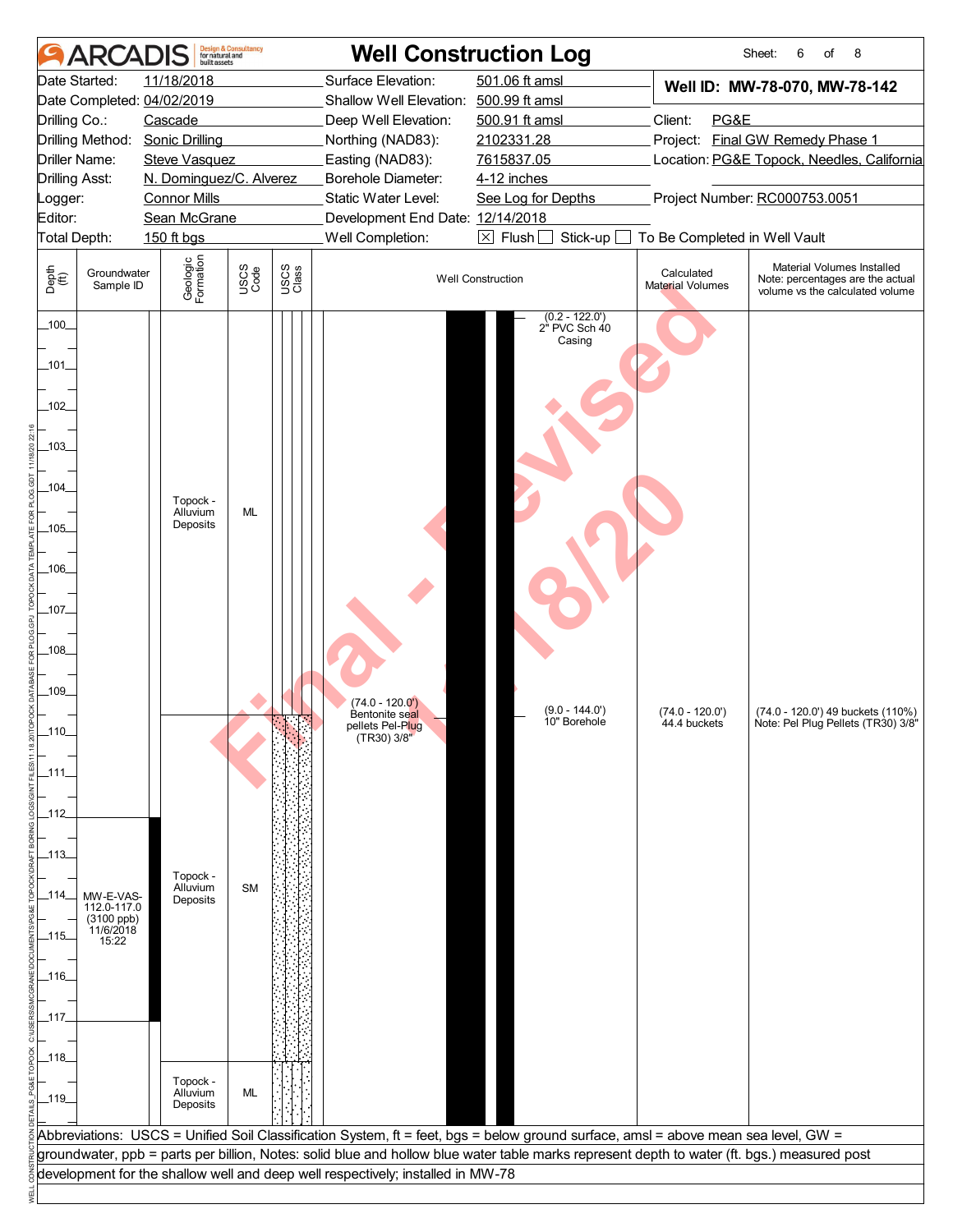|                                                                                                                                                                                 | <b>ARCA</b>                                | built assets                                       | <b>Design &amp; Consultancy</b><br>for natural and |               | <b>Well Construction Log</b>                                                    |                                                                                                                                             |                                | Sheet:<br>8<br>of<br>7                                                                            |  |  |  |  |
|---------------------------------------------------------------------------------------------------------------------------------------------------------------------------------|--------------------------------------------|----------------------------------------------------|----------------------------------------------------|---------------|---------------------------------------------------------------------------------|---------------------------------------------------------------------------------------------------------------------------------------------|--------------------------------|---------------------------------------------------------------------------------------------------|--|--|--|--|
|                                                                                                                                                                                 | Date Started:                              | 11/18/2018                                         |                                                    |               | Surface Elevation:                                                              | 501.06 ft amsl                                                                                                                              |                                | Well ID: MW-78-070, MW-78-142                                                                     |  |  |  |  |
|                                                                                                                                                                                 |                                            | Date Completed: 04/02/2019                         |                                                    |               | Shallow Well Elevation: 500.99 ft amsl                                          |                                                                                                                                             |                                |                                                                                                   |  |  |  |  |
| Drilling Co.:                                                                                                                                                                   |                                            | Cascade                                            |                                                    |               | Deep Well Elevation:                                                            | 500.91 ft amsl                                                                                                                              | PG&E<br>Client:                |                                                                                                   |  |  |  |  |
|                                                                                                                                                                                 |                                            | Drilling Method: Sonic Drilling                    |                                                    |               | Northing (NAD83):                                                               | 2102331.28                                                                                                                                  |                                | Project: Final GW Remedy Phase 1                                                                  |  |  |  |  |
|                                                                                                                                                                                 | Driller Name:                              | <b>Steve Vasquez</b>                               |                                                    |               | Easting (NAD83):                                                                | 7615837.05                                                                                                                                  |                                | Location: PG&E Topock, Needles, California                                                        |  |  |  |  |
| <b>Drilling Asst:</b>                                                                                                                                                           |                                            | N. Dominguez/C. Alverez                            |                                                    |               | Borehole Diameter:                                                              | 4-12 inches                                                                                                                                 |                                |                                                                                                   |  |  |  |  |
| Logger:                                                                                                                                                                         |                                            | <b>Connor Mills</b>                                |                                                    |               | Static Water Level:                                                             | See Log for Depths                                                                                                                          |                                | Project Number: RC000753.0051                                                                     |  |  |  |  |
| Sean McGrane<br>Editor:<br>Development End Date: 12/14/2018<br>Well Completion:<br>$\boxtimes$ Flush<br>Stick-up<br>Total Depth:<br>150 ft bgs<br>To Be Completed in Well Vault |                                            |                                                    |                                                    |               |                                                                                 |                                                                                                                                             |                                |                                                                                                   |  |  |  |  |
|                                                                                                                                                                                 |                                            |                                                    |                                                    |               |                                                                                 |                                                                                                                                             |                                |                                                                                                   |  |  |  |  |
| Depth<br>(ff)                                                                                                                                                                   | Groundwater<br>Sample ID                   | Geologic<br>Formation                              | USCS<br>Code                                       | USCS<br>Class |                                                                                 | <b>Well Construction</b>                                                                                                                    | Calculated<br>Material Volumes | Material Volumes Installed<br>Note: percentages are the actual<br>volume vs the calculated volume |  |  |  |  |
| 120                                                                                                                                                                             |                                            |                                                    |                                                    |               |                                                                                 | $(0.2 - 122.0')$<br>$2^{\dot{}}$ PVC Sch $40$                                                                                               |                                |                                                                                                   |  |  |  |  |
| $-121$                                                                                                                                                                          |                                            | Topock -<br>Alluvium<br>Deposits                   | ML                                                 |               | $(120.5 - 121.5')$<br>Centralizer                                               | Casing                                                                                                                                      |                                |                                                                                                   |  |  |  |  |
| $-122$                                                                                                                                                                          |                                            |                                                    |                                                    |               |                                                                                 | $(122.0 - 142.0)$<br>Sch 40 PVC                                                                                                             |                                |                                                                                                   |  |  |  |  |
| _123_                                                                                                                                                                           |                                            |                                                    |                                                    |               |                                                                                 | (20-slot) Screen                                                                                                                            |                                |                                                                                                   |  |  |  |  |
| $-124$                                                                                                                                                                          |                                            | Topock -<br>Alluvium                               | <b>SM</b>                                          |               |                                                                                 |                                                                                                                                             |                                |                                                                                                   |  |  |  |  |
| $-125$                                                                                                                                                                          |                                            | Deposits                                           |                                                    |               |                                                                                 |                                                                                                                                             |                                |                                                                                                   |  |  |  |  |
| $-126$                                                                                                                                                                          |                                            |                                                    |                                                    |               |                                                                                 |                                                                                                                                             |                                |                                                                                                   |  |  |  |  |
| _127_                                                                                                                                                                           |                                            |                                                    |                                                    |               |                                                                                 |                                                                                                                                             |                                |                                                                                                   |  |  |  |  |
| 128                                                                                                                                                                             |                                            |                                                    |                                                    |               |                                                                                 |                                                                                                                                             |                                |                                                                                                   |  |  |  |  |
| $-129$                                                                                                                                                                          |                                            |                                                    |                                                    |               | $(120.0 - 144.0')$                                                              | $(9.0 - 144.0')$                                                                                                                            | $(120.0 - 144.0')$             | (120.0 - 144.0') 26 bags (89%)                                                                    |  |  |  |  |
| _130_                                                                                                                                                                           |                                            |                                                    |                                                    |               | Cemex #3 MESH<br>(8x20) Lapis Lustre<br>Sand                                    | 10" Borehole                                                                                                                                | 29.3 bags                      | Note: Filter pack                                                                                 |  |  |  |  |
| _131_                                                                                                                                                                           |                                            |                                                    |                                                    |               |                                                                                 |                                                                                                                                             |                                |                                                                                                   |  |  |  |  |
| -132                                                                                                                                                                            |                                            | Topock -<br>Weathered<br>Bedrock -                 | <b>SM</b>                                          |               |                                                                                 |                                                                                                                                             |                                |                                                                                                   |  |  |  |  |
| $-133-$                                                                                                                                                                         |                                            | conglomerate                                       |                                                    |               |                                                                                 |                                                                                                                                             |                                |                                                                                                   |  |  |  |  |
| _134_                                                                                                                                                                           |                                            |                                                    |                                                    |               |                                                                                 |                                                                                                                                             |                                |                                                                                                   |  |  |  |  |
| $-135$                                                                                                                                                                          |                                            |                                                    |                                                    |               |                                                                                 |                                                                                                                                             |                                |                                                                                                   |  |  |  |  |
| _136_                                                                                                                                                                           |                                            |                                                    |                                                    |               |                                                                                 |                                                                                                                                             |                                |                                                                                                   |  |  |  |  |
| 137                                                                                                                                                                             |                                            |                                                    |                                                    |               |                                                                                 |                                                                                                                                             |                                |                                                                                                   |  |  |  |  |
| _138_                                                                                                                                                                           | MW-E-VAS-<br>137-142                       | Topock -<br>Weathered<br>Bedrock -<br>conglomerate | <b>SM</b>                                          |               |                                                                                 |                                                                                                                                             |                                |                                                                                                   |  |  |  |  |
| _139_                                                                                                                                                                           | $(7300 \text{ ppb})$<br>11/7/2018<br>15:20 | Topock -<br>Weathered<br>Bedrock -                 | ML                                                 |               |                                                                                 |                                                                                                                                             |                                |                                                                                                   |  |  |  |  |
|                                                                                                                                                                                 |                                            |                                                    |                                                    |               |                                                                                 | Abbreviations: USCS = Unified Soil Classification System, ft = feet, bgs = below ground surface, amsl = above mean sea level, GW =          |                                |                                                                                                   |  |  |  |  |
|                                                                                                                                                                                 |                                            |                                                    |                                                    |               |                                                                                 | groundwater, ppb = parts per billion, Notes: solid blue and hollow blue water table marks represent depth to water (ft. bgs.) measured post |                                |                                                                                                   |  |  |  |  |
|                                                                                                                                                                                 |                                            |                                                    |                                                    |               | development for the shallow well and deep well respectively; installed in MW-78 |                                                                                                                                             |                                |                                                                                                   |  |  |  |  |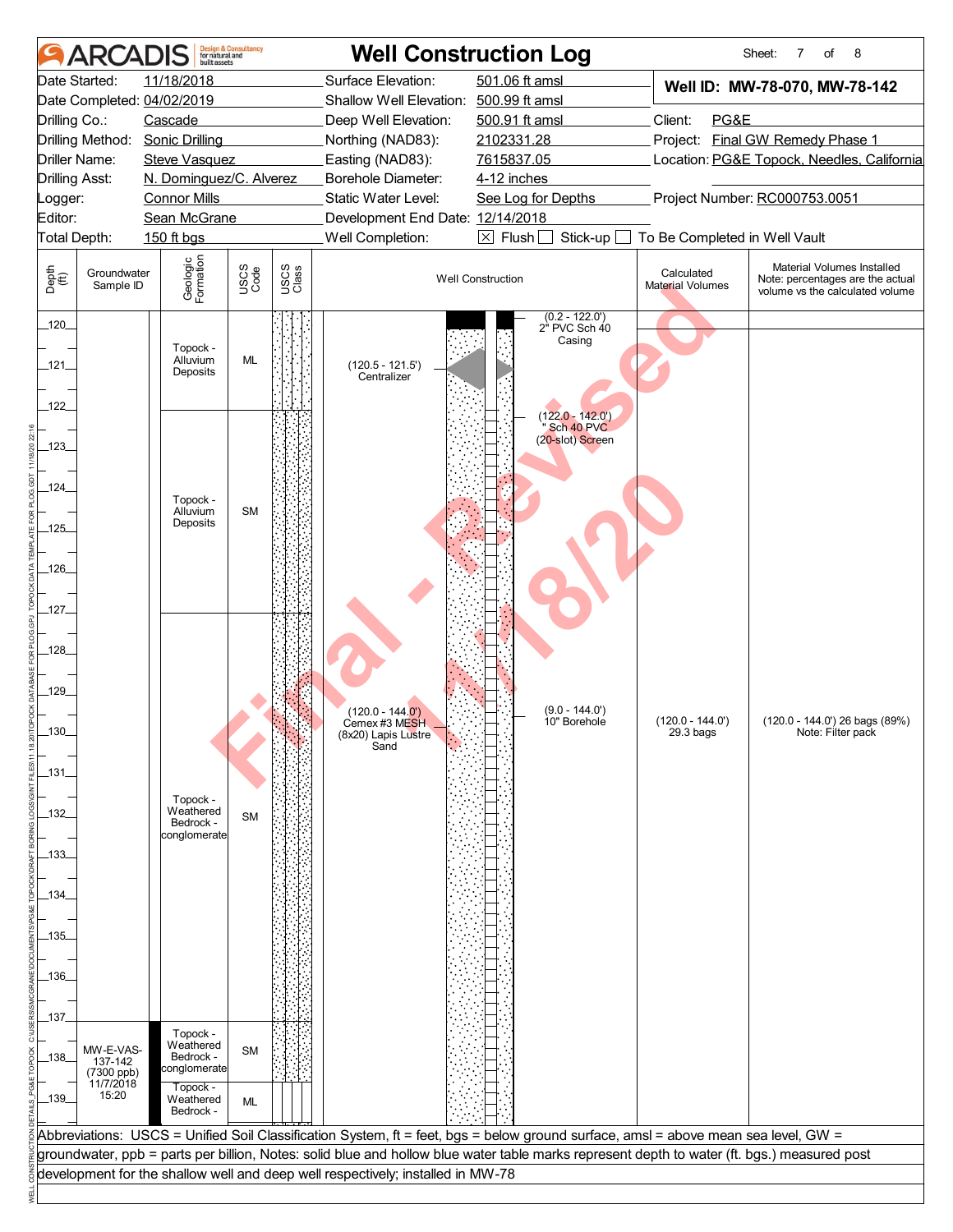|                       | <b>ARCADIS</b>                                           | built assets                                                                   | <b>Design &amp; Consultancy</b><br>for natural and |               |                                                                                 | <b>Well Construction Log</b>                                                                                                                |                                       | Sheet:<br>8<br>of<br>8                                                                                                                 |
|-----------------------|----------------------------------------------------------|--------------------------------------------------------------------------------|----------------------------------------------------|---------------|---------------------------------------------------------------------------------|---------------------------------------------------------------------------------------------------------------------------------------------|---------------------------------------|----------------------------------------------------------------------------------------------------------------------------------------|
|                       | Date Started:                                            | 11/18/2018                                                                     |                                                    |               | Surface Elevation:                                                              | 501.06 ft amsl                                                                                                                              |                                       | Well ID: MW-78-070, MW-78-142                                                                                                          |
|                       |                                                          | Date Completed: 04/02/2019                                                     |                                                    |               | Shallow Well Elevation: 500.99 ft amsl                                          |                                                                                                                                             |                                       |                                                                                                                                        |
| Drilling Co.:         |                                                          | Cascade                                                                        |                                                    |               | Deep Well Elevation:                                                            | 500.91 ft amsl                                                                                                                              | Client:<br>PG&E                       |                                                                                                                                        |
|                       |                                                          | Drilling Method: Sonic Drilling                                                |                                                    |               | Northing (NAD83):                                                               | 2102331.28                                                                                                                                  |                                       | Project: Final GW Remedy Phase 1                                                                                                       |
|                       | Driller Name:                                            | <b>Steve Vasquez</b>                                                           |                                                    |               | Easting (NAD83):                                                                | 7615837.05                                                                                                                                  |                                       | Location: PG&E Topock, Needles, California                                                                                             |
| <b>Drilling Asst:</b> |                                                          | N. Dominguez/C. Alverez                                                        |                                                    |               | Borehole Diameter:                                                              | 4-12 inches                                                                                                                                 |                                       |                                                                                                                                        |
| _ogger:               |                                                          | <b>Connor Mills</b>                                                            |                                                    |               | <b>Static Water Level:</b>                                                      | See Log for Depths                                                                                                                          |                                       | Project Number: RC000753.0051                                                                                                          |
| Editor:               |                                                          | Sean McGrane                                                                   |                                                    |               | Development End Date: 12/14/2018                                                |                                                                                                                                             |                                       |                                                                                                                                        |
| Total Depth:          |                                                          | 150 ft bgs                                                                     |                                                    |               | Well Completion:                                                                | $\boxtimes$ Flush<br>Stick-up                                                                                                               | To Be Completed in Well Vault         |                                                                                                                                        |
| Depth<br>(ff)         | Groundwater<br>Sample ID                                 | Geologic<br>Formation                                                          | USCS<br>Code                                       | USCS<br>Class |                                                                                 | <b>Well Construction</b>                                                                                                                    | Calculated<br><b>Material Volumes</b> | Material Volumes Installed<br>Note: percentages are the actual<br>volume vs the calculated volume                                      |
| 140<br>141<br>142     | MW-E-VAS-<br>137-142<br>(7300 ppb)<br>11/7/2018<br>15:20 | <del>c</del> onglomerate<br>Topock -<br>Weathered<br>Bedrock -<br>conglomerate | <b>SM</b>                                          |               | $(120.0 - 144.0')$<br>Cemex #3 MESH<br>(8x20) Lapis Lustre<br>Sand              | $(122.0 - 142.0')$<br>Sch 40 PVC<br>(20-slot) Screen<br>$(9.0 - 144.0')$<br>10" Borehole<br>$(142.0 - 142.3')$                              | $(120.0 - 144.0')$<br>$29.3$ bags     | (120.0 - 144.0') 26 bags (89%)<br>Note: Filter pack                                                                                    |
| 143<br>144            |                                                          |                                                                                |                                                    |               |                                                                                 | <b>PVC End Cap</b>                                                                                                                          |                                       |                                                                                                                                        |
| $-145$                |                                                          |                                                                                |                                                    |               |                                                                                 |                                                                                                                                             |                                       |                                                                                                                                        |
| .146                  |                                                          | Topock -<br>Competent<br>Bedrock -                                             |                                                    |               |                                                                                 |                                                                                                                                             |                                       |                                                                                                                                        |
| .147.                 |                                                          | conglomerate                                                                   |                                                    |               | $(144.0 - 150.0')$<br>Bentonite seal chips<br>Puregold medium<br>chips          | $(144.0 - 150.0)$<br>4" Borehole                                                                                                            | $(144.0 - 150.0')$<br>$0.73$ bags     | (144.0 - 150.0') 1.5 bags (205%)<br>Note: Decommissioned rathole,<br>used >20% of the calculated<br>volume due to potential voids that |
| .148.                 |                                                          |                                                                                |                                                    |               |                                                                                 |                                                                                                                                             |                                       | formed during drilling.                                                                                                                |
| .149                  |                                                          |                                                                                |                                                    |               |                                                                                 |                                                                                                                                             |                                       |                                                                                                                                        |
| <u> 150</u>           |                                                          |                                                                                |                                                    | $\mathbb{X}$  | End of Boring at                                                                |                                                                                                                                             |                                       |                                                                                                                                        |
| _151.                 |                                                          |                                                                                |                                                    |               | 150.0 ft bgs.                                                                   |                                                                                                                                             |                                       |                                                                                                                                        |
| -152                  |                                                          |                                                                                |                                                    |               |                                                                                 |                                                                                                                                             |                                       |                                                                                                                                        |
| _153_                 |                                                          |                                                                                |                                                    |               |                                                                                 |                                                                                                                                             |                                       |                                                                                                                                        |
| .154.                 |                                                          |                                                                                |                                                    |               |                                                                                 |                                                                                                                                             |                                       |                                                                                                                                        |
| .155.                 |                                                          |                                                                                |                                                    |               |                                                                                 |                                                                                                                                             |                                       |                                                                                                                                        |
|                       |                                                          |                                                                                |                                                    |               |                                                                                 |                                                                                                                                             |                                       |                                                                                                                                        |
| .156.                 |                                                          |                                                                                |                                                    |               |                                                                                 |                                                                                                                                             |                                       |                                                                                                                                        |
| _157_                 |                                                          |                                                                                |                                                    |               |                                                                                 |                                                                                                                                             |                                       |                                                                                                                                        |
| _158_                 |                                                          |                                                                                |                                                    |               |                                                                                 |                                                                                                                                             |                                       |                                                                                                                                        |
| $-159$                |                                                          |                                                                                |                                                    |               |                                                                                 |                                                                                                                                             |                                       |                                                                                                                                        |
|                       |                                                          |                                                                                |                                                    |               |                                                                                 | Abbreviations: USCS = Unified Soil Classification System, ft = feet, bgs = below ground surface, amsl = above mean sea level, GW =          |                                       |                                                                                                                                        |
|                       |                                                          |                                                                                |                                                    |               |                                                                                 | groundwater, ppb = parts per billion, Notes: solid blue and hollow blue water table marks represent depth to water (ft. bgs.) measured post |                                       |                                                                                                                                        |
|                       |                                                          |                                                                                |                                                    |               | development for the shallow well and deep well respectively; installed in MW-78 |                                                                                                                                             |                                       |                                                                                                                                        |
|                       |                                                          |                                                                                |                                                    |               |                                                                                 |                                                                                                                                             |                                       |                                                                                                                                        |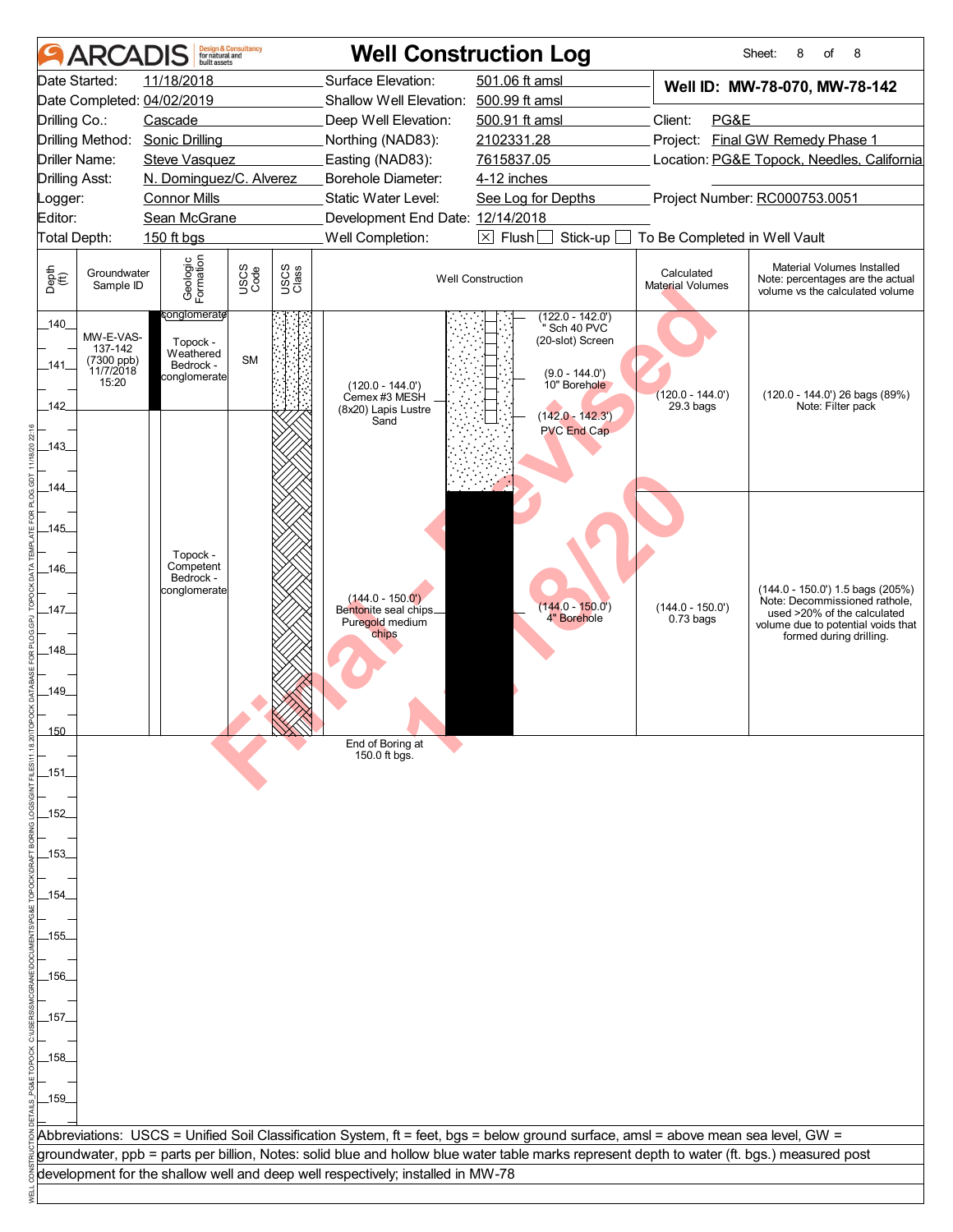|                                |                  | <b>ARCADIS</b>                   | <b>Design &amp; Consultancy</b><br>for natural and<br><b>built</b> assets |                                        |                    | <b>Boring Log</b>                      |             |                                   |                                                                                                                                                                                                                                                                                                                                                                                                                    |            | Sheet: | of                                                                                       | 8                                |
|--------------------------------|------------------|----------------------------------|---------------------------------------------------------------------------|----------------------------------------|--------------------|----------------------------------------|-------------|-----------------------------------|--------------------------------------------------------------------------------------------------------------------------------------------------------------------------------------------------------------------------------------------------------------------------------------------------------------------------------------------------------------------------------------------------------------------|------------|--------|------------------------------------------------------------------------------------------|----------------------------------|
|                                | Date Started:    | 11/02/2018                       |                                                                           |                                        | Surface Elevation: |                                        |             | 501.06 ft amsl                    |                                                                                                                                                                                                                                                                                                                                                                                                                    |            |        | Boring No.: MW-78                                                                        |                                  |
|                                |                  | Date Completed: 11/17/2018       |                                                                           |                                        | Northing (NAD83):  |                                        |             | 2102331.28                        |                                                                                                                                                                                                                                                                                                                                                                                                                    |            |        |                                                                                          |                                  |
| Drilling Co.:                  |                  | Cascade                          |                                                                           |                                        | Easting (NAD83):   |                                        |             | 7615837.05                        |                                                                                                                                                                                                                                                                                                                                                                                                                    | Client:    | PG&E   |                                                                                          |                                  |
| Drilling Method:               |                  | Sonic Drilling                   |                                                                           | Total Depth:                           |                    |                                        |             | 150 ft bgs                        |                                                                                                                                                                                                                                                                                                                                                                                                                    | Project:   |        | Final GW Remedy Phase 1                                                                  |                                  |
| Drill Rig Type:                |                  |                                  | <b>Prosonic Truck Mount</b>                                               |                                        | Borehole Diameter: |                                        |             |                                   | 4-12 inches                                                                                                                                                                                                                                                                                                                                                                                                        |            |        | Location: PG&E Topock, Needles,                                                          |                                  |
| Driller Name:                  |                  |                                  | <b>Steve Vasquez</b>                                                      |                                        |                    |                                        |             | Depth to First Water: 47.3 ft bgs |                                                                                                                                                                                                                                                                                                                                                                                                                    | California |        |                                                                                          |                                  |
| <b>Drilling Asst:</b>          |                  |                                  | N. Dominguez/C. Alverez                                                   |                                        |                    | Sampling Method:                       |             |                                   | 4 inch X 10 ft Core Barrel Project Number: RC000753.0051                                                                                                                                                                                                                                                                                                                                                           |            |        |                                                                                          |                                  |
| Logger:                        |                  | <b>Connor Mills</b>              |                                                                           |                                        | Sampling Interval: |                                        |             | Continuous                        |                                                                                                                                                                                                                                                                                                                                                                                                                    |            |        |                                                                                          |                                  |
| Editor:                        |                  |                                  | Sean McGrane                                                              |                                        | Converted to Well: |                                        |             | $\overline{\times}$ Yes           | <b>No</b>                                                                                                                                                                                                                                                                                                                                                                                                          |            |        |                                                                                          |                                  |
| Depth<br>(ft)                  | Recovery<br>(in) | Sieve<br>Sample ID               | Groundwater<br>Sample ID                                                  | Geologic<br>Formation                  | USCS<br>Code       | USCS<br>Class                          |             |                                   | Soil Description                                                                                                                                                                                                                                                                                                                                                                                                   |            |        | <b>Drilling Notes</b>                                                                    | <b>Drilling Fluid</b>            |
| $1_{-}$<br>$\overline{2}$<br>3 | 72               |                                  |                                                                           | Topock -<br>Fluvial<br>Deposits        | SW-SM              |                                        |             |                                   | (0.0 - 4.5') Topock - Fluvial Deposits; Well graded sand with silt<br>and gravel (SW-SM); brown (7.5YR 4/3); fine grained to coarse<br>grained, angular to subround; some small to very large pebbles,<br>angular to subround; little silt; trace angular to subrounded; dry                                                                                                                                       |            |        |                                                                                          | $(0.0 - 27.0')$<br>No water used |
| 5<br>6<br>8                    |                  |                                  |                                                                           | Topock -<br>Fluvial<br>Deposits        | SP-SM              |                                        |             |                                   | (4.5 - 8.0') Topock - Fluvial Deposits; Poorly graded sand with silt<br>and gravel (SP-SM); brown (7.5YR 4/3); fine grained to medium<br>grained, subangular to round; some small to very large pebbles,<br>angular to subround; little silt; trace angular to subangular; trace<br>coarse grained grained sand, subangular to round; dry<br>(8.0 - 12.5') Topock - Fluvial Deposits; Silty gravel with sand (GM); |            |        | $(7.0 - 15.0')$<br>Rough drilling,<br>had to let core<br>barrel cool                     |                                  |
| 9<br>.10.<br>.11.<br>.12.      | 85.2             | No sieve<br>samples<br>collected |                                                                           | Topock -<br><b>Fluvial</b><br>Deposits | GМ                 | $\mathbf{o}$<br>O<br>0 <br>Œ<br>ା<br>Œ | round; dry  |                                   | yellowish brown / moderate yellowish brown (10YR 5/4); granules<br>to very large pebbles, angular to subround; some fine to coarse<br>grained sand, subangular to round; some silt; trace subround to                                                                                                                                                                                                              |            |        | down, drilled<br>through a<br>boulder, which<br>was pulverized<br>into a fine<br>powder. |                                  |
| .13.<br>14<br>.15.             |                  |                                  |                                                                           | Topock -<br>Fluvial<br>Deposits        | <b>SM</b>          |                                        |             | subrounded; dry                   | (12.5 - 15.0') Topock - Fluvial Deposits; Silty sand (SM); yellowish<br>brown / moderate yellowish brown (10YR 5/4); very fine grained to<br>medium grained, angular to subround; little granule to large<br>pebbles, angular to round; little silt; trace subangular to                                                                                                                                           |            |        |                                                                                          |                                  |
| .16.<br>.17.<br>.18.           | 93.6             |                                  |                                                                           | Topock -<br>Fluvial<br>Deposits        | GP-GM              |                                        | metadiorite |                                   | (15.0 - 32.0') Topock - Fluvial Deposits; Poorly graded gravel with<br>silt (GP-GM); light brownish gray / pale yellowish brown (10YR<br>6/2); granules to very large pebbles, angular to subangular; some<br>angular to subangular; little silt; trace boulders, angular to<br>subround; trace fine to medium grained sand, angular to<br>subround; dry; boulder 10 inch rock cores composed of                   |            |        | $(15.0 - 26.0')$<br>Rough drilling,<br>drilled like<br>solid rock.                       |                                  |
| $-19.$                         |                  |                                  |                                                                           |                                        |                    |                                        |             |                                   | Abbreviations: USCS = Unified Soil Classification System, ft = feet, bgs = below ground surface, amsl = above mean sea level, GW =                                                                                                                                                                                                                                                                                 |            |        |                                                                                          |                                  |
|                                |                  |                                  |                                                                           |                                        |                    |                                        |             |                                   | groundwater, ppb = parts per billion, Notes: depth to water was measured during first VAS interval; apparent partial recoveries can be the result of                                                                                                                                                                                                                                                               |            |        |                                                                                          |                                  |
|                                |                  |                                  |                                                                           |                                        |                    |                                        |             |                                   | potential compaction of sediments in the core bag; wells MW-78-070, MW-78-142 installed in borehole                                                                                                                                                                                                                                                                                                                |            |        |                                                                                          |                                  |
|                                |                  |                                  |                                                                           |                                        |                    |                                        |             |                                   |                                                                                                                                                                                                                                                                                                                                                                                                                    |            |        |                                                                                          |                                  |
|                                |                  |                                  |                                                                           |                                        |                    |                                        |             |                                   |                                                                                                                                                                                                                                                                                                                                                                                                                    |            |        |                                                                                          |                                  |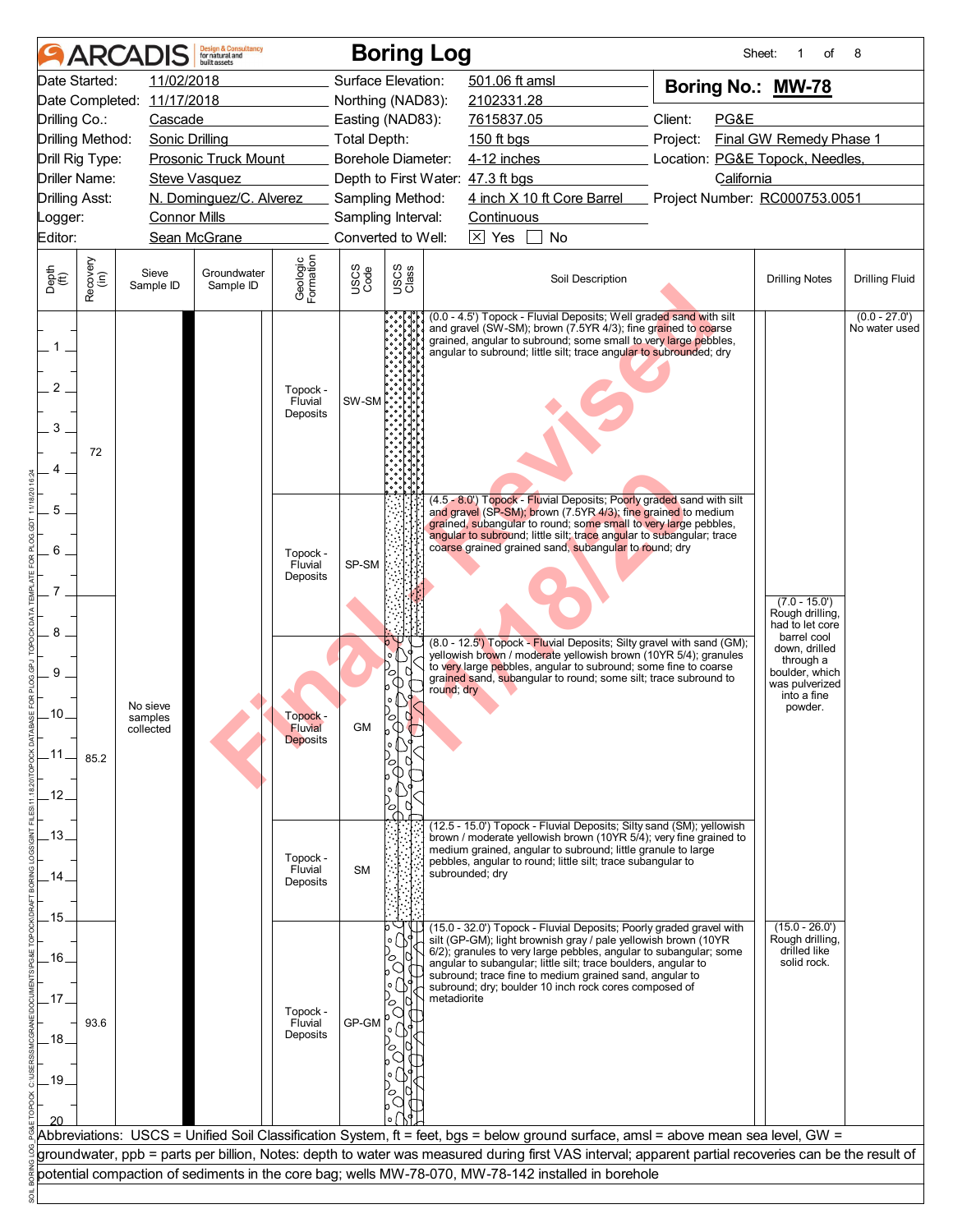|                                                                                               |                                                      | <b>ARCADIS</b>                                                                                      | <b>Design &amp; Consultancy</b><br>for natural and<br>built assets                             |                                 |              | <b>Boring Log</b>                                                                                                                                 |                                                                                                                                                                                                                                                                                                                                                                                                            | Sheet:                                                                                                                                                        | 2<br>of                                                                                                                                                                                                                                                    | 8                                                                                                                  |
|-----------------------------------------------------------------------------------------------|------------------------------------------------------|-----------------------------------------------------------------------------------------------------|------------------------------------------------------------------------------------------------|---------------------------------|--------------|---------------------------------------------------------------------------------------------------------------------------------------------------|------------------------------------------------------------------------------------------------------------------------------------------------------------------------------------------------------------------------------------------------------------------------------------------------------------------------------------------------------------------------------------------------------------|---------------------------------------------------------------------------------------------------------------------------------------------------------------|------------------------------------------------------------------------------------------------------------------------------------------------------------------------------------------------------------------------------------------------------------|--------------------------------------------------------------------------------------------------------------------|
| Date Started:<br>Drilling Co.:<br>Drilling Asst:<br>_ogger:<br>Editor:                        | Drilling Method:<br>Drill Rig Type:<br>Driller Name: | 11/02/2018<br>Date Completed: 11/17/2018<br>Cascade<br><b>Sonic Drilling</b><br><b>Connor Mills</b> | <b>Prosonic Truck Mount</b><br><b>Steve Vasquez</b><br>N. Dominguez/C. Alverez<br>Sean McGrane |                                 | Total Depth: | Surface Elevation:<br>Northing (NAD83):<br>Easting (NAD83):<br>Borehole Diameter:<br>Sampling Method:<br>Sampling Interval:<br>Converted to Well: | 501.06 ft amsl<br>2102331.28<br>7615837.05<br>150 ft bgs<br>4-12 inches<br>Depth to First Water: 47.3 ft bgs<br>4 inch X 10 ft Core Barrel<br>Continuous<br>$\boxtimes$ Yes<br>No                                                                                                                                                                                                                          | Boring No.: MW-78<br>Client:<br>PG&E<br>Final GW Remedy Phase 1<br>Project:<br>Location: PG&E Topock, Needles,<br>California<br>Project Number: RC000753.0051 |                                                                                                                                                                                                                                                            |                                                                                                                    |
| Depth<br>(ft)                                                                                 | Recovery<br>(in)                                     | Sieve<br>Sample ID                                                                                  | Groundwater<br>Sample ID                                                                       | Geologic<br>Formation           | USCS<br>Code | USCS<br>Class                                                                                                                                     | Soil Description                                                                                                                                                                                                                                                                                                                                                                                           |                                                                                                                                                               | <b>Drilling Notes</b>                                                                                                                                                                                                                                      | <b>Drilling Fluid</b>                                                                                              |
| .21.<br>$22^{1}$<br>23.<br>.24.<br>.25.<br>.26.<br>27<br>.28.<br>$.29-$<br>.30.<br>.31<br>32. | 93.6<br>54                                           | No sieve<br>samples<br>collected                                                                    |                                                                                                | Topock -<br>Fluvial<br>Deposits | GP-GM        | O<br>O<br>۰O<br>Ο                                                                                                                                 |                                                                                                                                                                                                                                                                                                                                                                                                            |                                                                                                                                                               | (26.0')<br>Core barrel<br>drifting during<br>drilling,<br>advanced<br>6-inch casing<br>to stabilize the<br>borehole to<br>stop the core<br>barrel from<br>drifting.<br>$(27.0 - 32.0')$<br>Rough drilling,<br>boulders<br>causing core<br>barrel to drift. | $(27.0 - 37.0')$<br>150 gallons of<br>water used;<br>gallons of<br>water<br>recovered;<br>gallons of<br>water lost |
| .33.<br>.34.                                                                                  |                                                      |                                                                                                     |                                                                                                | Topock -<br>Fluvial<br>Deposits | <b>SM</b>    |                                                                                                                                                   | (32.0 - 34.5') Topock - Fluvial Deposits; Silty sand with gravel<br>(SM); pale brown (10YR 6/3); very fine grained to medium grained,<br>angular to subround; and granule to very large pebbles, angular to<br>subround; little silt; trace angular to subangular; dry                                                                                                                                     |                                                                                                                                                               |                                                                                                                                                                                                                                                            |                                                                                                                    |
| .35.<br>.36.                                                                                  | 51.6                                                 |                                                                                                     |                                                                                                | Topock -<br>Fluvial<br>Deposits | <b>SM</b>    |                                                                                                                                                   | (34.5 - 37.0') Topock - Fluvial Deposits; Silty sand with gravel<br>(SM); light yellowish brown (10YR 6/4); fine grained to coarse<br>grained, angular to round; and granules to small pebbles, angular<br>to subangular; little angular to subround; little silt; trace clay; dry                                                                                                                         |                                                                                                                                                               |                                                                                                                                                                                                                                                            |                                                                                                                    |
| .37.<br>.38<br>.39.                                                                           | 48                                                   |                                                                                                     |                                                                                                | Topock -<br>Fluvial<br>Deposits | <b>GM</b>    |                                                                                                                                                   | (37.0 - 42.5') Topock - Fluvial Deposits; Silty gravel with sand<br>(GM); light yellowish brown (10YR 6/4); granules to very large<br>pebbles, angular to round; some fine to coarse grained sand,<br>angular to round; some silt; trace angular to subangular; trace<br>boulders, subround; dry; boulder 10 inch rock core composed of<br>basalt with yellowish green olivine crystals and frothy texture |                                                                                                                                                               |                                                                                                                                                                                                                                                            | $(37.0 - 117.0')$<br>No water used                                                                                 |
|                                                                                               |                                                      |                                                                                                     |                                                                                                |                                 |              |                                                                                                                                                   | Abbreviations: USCS = Unified Soil Classification System, ft = feet, bgs = below ground surface, amsl = above mean sea level, GW =<br>groundwater, ppb = parts per billion, Notes: depth to water was measured during first VAS interval; apparent partial recoveries can be the result of                                                                                                                 |                                                                                                                                                               |                                                                                                                                                                                                                                                            |                                                                                                                    |
|                                                                                               |                                                      |                                                                                                     |                                                                                                |                                 |              |                                                                                                                                                   | potential compaction of sediments in the core bag; wells MW-78-070, MW-78-142 installed in borehole                                                                                                                                                                                                                                                                                                        |                                                                                                                                                               |                                                                                                                                                                                                                                                            |                                                                                                                    |
|                                                                                               |                                                      |                                                                                                     |                                                                                                |                                 |              |                                                                                                                                                   |                                                                                                                                                                                                                                                                                                                                                                                                            |                                                                                                                                                               |                                                                                                                                                                                                                                                            |                                                                                                                    |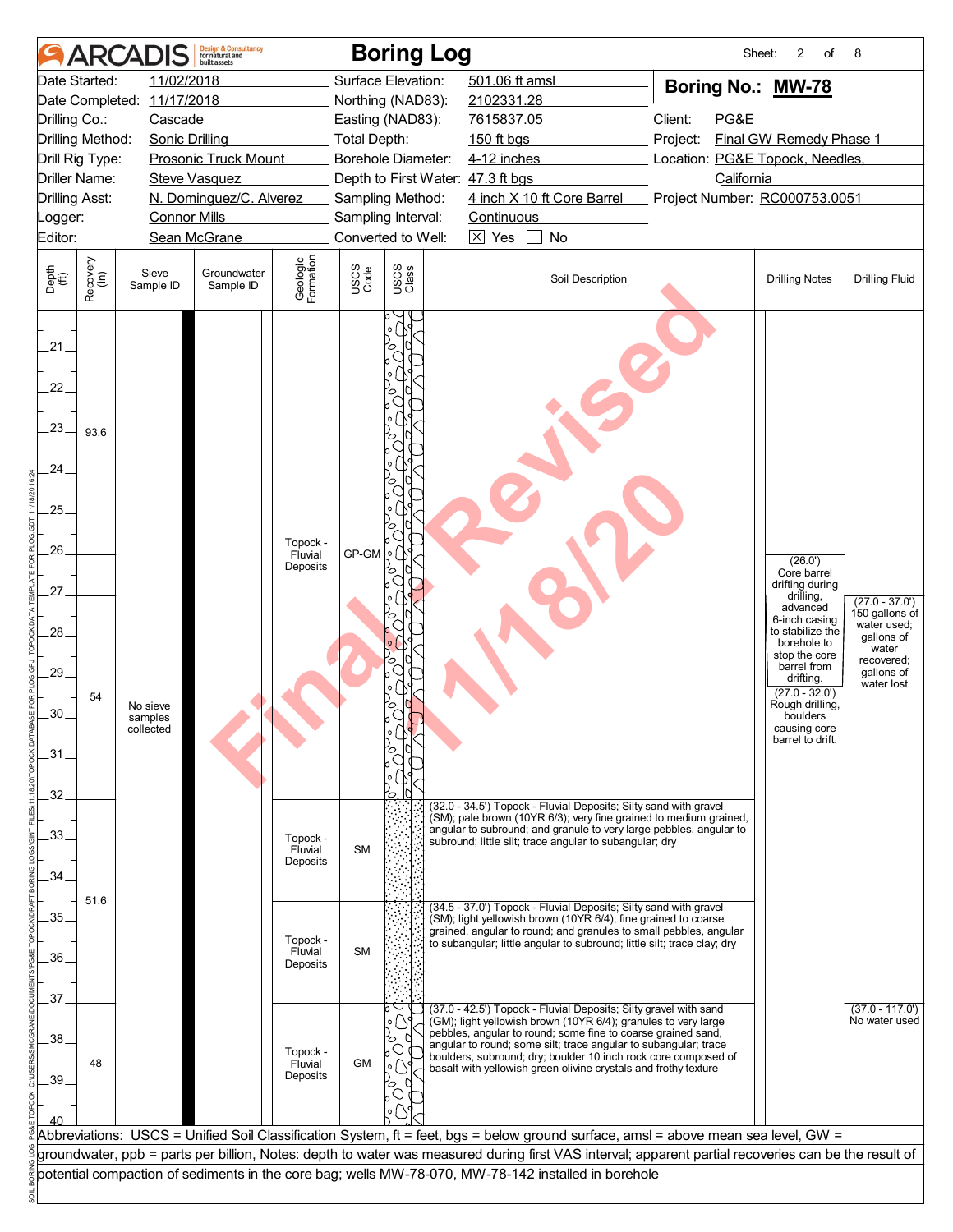|                       | <b>ARCA</b>      |                            | <b>Design &amp; Consultancy</b><br>for natural and<br>huilt assets |                                  |                     | <b>Boring Log</b> |                                                                                                                                                                                                                                                                  | Sheet:                          | 3<br>of                 | 8                     |
|-----------------------|------------------|----------------------------|--------------------------------------------------------------------|----------------------------------|---------------------|-------------------|------------------------------------------------------------------------------------------------------------------------------------------------------------------------------------------------------------------------------------------------------------------|---------------------------------|-------------------------|-----------------------|
| Date Started:         |                  | 11/02/2018                 |                                                                    |                                  | Surface Elevation:  |                   | 501.06 ft amsl                                                                                                                                                                                                                                                   | Boring No.: MW-78               |                         |                       |
|                       |                  | Date Completed: 11/17/2018 |                                                                    |                                  | Northing (NAD83):   |                   | 2102331.28                                                                                                                                                                                                                                                       |                                 |                         |                       |
| Drilling Co.:         |                  | Cascade                    |                                                                    |                                  | Easting (NAD83):    |                   | 7615837.05                                                                                                                                                                                                                                                       | Client:<br>PG&E                 |                         |                       |
| Drilling Method:      |                  | <b>Sonic Drilling</b>      |                                                                    |                                  | <b>Total Depth:</b> |                   | 150 ft bgs                                                                                                                                                                                                                                                       | Project:                        | Final GW Remedy Phase 1 |                       |
| Drill Rig Type:       |                  |                            | Prosonic Truck Mount                                               |                                  | Borehole Diameter:  |                   | 4-12 inches                                                                                                                                                                                                                                                      | Location: PG&E Topock, Needles, |                         |                       |
| <b>Driller Name:</b>  |                  |                            | <b>Steve Vasquez</b>                                               |                                  |                     |                   | Depth to First Water: 47.3 ft bgs                                                                                                                                                                                                                                | California                      |                         |                       |
| <b>Drilling Asst:</b> |                  |                            | N. Dominguez/C. Alverez                                            |                                  | Sampling Method:    |                   | 4 inch X 10 ft Core Barrel                                                                                                                                                                                                                                       | Project Number: RC000753.0051   |                         |                       |
| Logger:               |                  | <b>Connor Mills</b>        |                                                                    |                                  | Sampling Interval:  |                   | Continuous                                                                                                                                                                                                                                                       |                                 |                         |                       |
| Editor:               |                  |                            | Sean McGrane                                                       |                                  | Converted to Well:  |                   | $\overline{\times}$ Yes<br>No                                                                                                                                                                                                                                    |                                 |                         |                       |
| Depth<br>(ft)         | Recovery<br>(in) | Sieve<br>Sample ID         | Groundwater<br>Sample ID                                           | Geologic<br>Formation            | USCS<br>Code        | USCS<br>Class     | Soil Description                                                                                                                                                                                                                                                 |                                 | <b>Drilling Notes</b>   | <b>Drilling Fluid</b> |
| .41.<br>42.           | 48               |                            |                                                                    | Topock -<br>Fluvial<br>Deposits  | <b>GM</b>           |                   |                                                                                                                                                                                                                                                                  |                                 |                         |                       |
| 43.<br>44             |                  |                            |                                                                    | Topock -                         |                     |                   | (42.5 - 47.0') Topock - Alluvium Deposits; Silty sand with gravel<br>(SM); light yellowish brown (10YR 6/4); fine grained to coarse<br>grained, angular to subround; some granules to very large<br>pebbles, angular to subangular; little silt; trace clay; dry |                                 |                         |                       |
| .45.                  |                  |                            |                                                                    | Alluvium<br>Deposits             | <b>SM</b>           |                   |                                                                                                                                                                                                                                                                  |                                 |                         |                       |
| 46.                   |                  |                            |                                                                    |                                  |                     |                   |                                                                                                                                                                                                                                                                  |                                 |                         |                       |
| 47.                   |                  |                            |                                                                    |                                  |                     |                   | (47.0 - 54.5') Topock - Alluvium Deposits; Silt with sand (ML); light                                                                                                                                                                                            |                                 |                         |                       |
| 48                    |                  |                            |                                                                    |                                  |                     |                   | brown (7.5YR 6/4); low plasticity; little fine to coarse grained sand,<br>angular to subangular; little clay; trace granule to medium<br>pebbles, angular to subround; moist                                                                                     |                                 |                         |                       |
| 49.                   |                  |                            |                                                                    |                                  |                     |                   |                                                                                                                                                                                                                                                                  |                                 |                         |                       |
| 50.                   |                  | No sieve<br>samples        |                                                                    |                                  |                     |                   |                                                                                                                                                                                                                                                                  |                                 |                         |                       |
| .51.                  |                  | collected                  |                                                                    | Topock -<br>Alluvium<br>Deposits | ML                  |                   |                                                                                                                                                                                                                                                                  |                                 |                         |                       |
| $-52.$                | 120              |                            |                                                                    |                                  |                     |                   |                                                                                                                                                                                                                                                                  |                                 |                         |                       |
| .53.                  |                  |                            |                                                                    |                                  |                     |                   |                                                                                                                                                                                                                                                                  |                                 |                         |                       |
| 54                    |                  |                            | MW-E-VAS-                                                          |                                  |                     |                   |                                                                                                                                                                                                                                                                  |                                 |                         |                       |
|                       |                  |                            | 52-57                                                              |                                  |                     |                   |                                                                                                                                                                                                                                                                  |                                 |                         |                       |
| 55.                   |                  |                            | (7000 ppb)<br>11/5/2018                                            |                                  |                     | bΨ<br>۰o          | (54.5 - 64.0') Topock - Alluvium Deposits; Silty gravel with sand                                                                                                                                                                                                |                                 |                         |                       |
|                       |                  |                            | 17:40                                                              |                                  |                     | О                 | (GM); pale brown (10YR 6/3); granules to large pebbles, angular<br>to subangular; some fine to medium grained sand, angular to                                                                                                                                   |                                 |                         |                       |
| .56.                  |                  |                            |                                                                    |                                  |                     |                   | subangular; some silt; trace clay; dry                                                                                                                                                                                                                           |                                 |                         |                       |
|                       |                  |                            |                                                                    |                                  |                     |                   |                                                                                                                                                                                                                                                                  |                                 |                         |                       |
| .57.                  |                  |                            |                                                                    | Topock -                         |                     |                   |                                                                                                                                                                                                                                                                  |                                 |                         |                       |
|                       |                  |                            |                                                                    | Alluvium                         | <b>GM</b>           |                   |                                                                                                                                                                                                                                                                  |                                 | (57.0')<br>Core hot and |                       |
| .58                   |                  |                            |                                                                    | Deposits                         |                     |                   |                                                                                                                                                                                                                                                                  |                                 | dry                     |                       |
|                       | 120              |                            |                                                                    |                                  |                     |                   |                                                                                                                                                                                                                                                                  |                                 |                         |                       |
| .59.                  |                  |                            |                                                                    |                                  |                     |                   |                                                                                                                                                                                                                                                                  |                                 |                         |                       |
|                       |                  |                            |                                                                    |                                  |                     |                   |                                                                                                                                                                                                                                                                  |                                 |                         |                       |
| 60                    |                  |                            |                                                                    |                                  |                     |                   |                                                                                                                                                                                                                                                                  |                                 |                         |                       |
|                       |                  |                            |                                                                    |                                  |                     |                   | Abbreviations:  USCS = Unified Soil Classification System, ft = feet, bgs = below ground surface, amsl = above mean sea level, GW =                                                                                                                              |                                 |                         |                       |
|                       |                  |                            |                                                                    |                                  |                     |                   | groundwater, ppb = parts per billion, Notes: depth to water was measured during first VAS interval; apparent partial recoveries can be the result of                                                                                                             |                                 |                         |                       |
|                       |                  |                            |                                                                    |                                  |                     |                   | potential compaction of sediments in the core bag; wells MW-78-070, MW-78-142 installed in borehole                                                                                                                                                              |                                 |                         |                       |
|                       |                  |                            |                                                                    |                                  |                     |                   |                                                                                                                                                                                                                                                                  |                                 |                         |                       |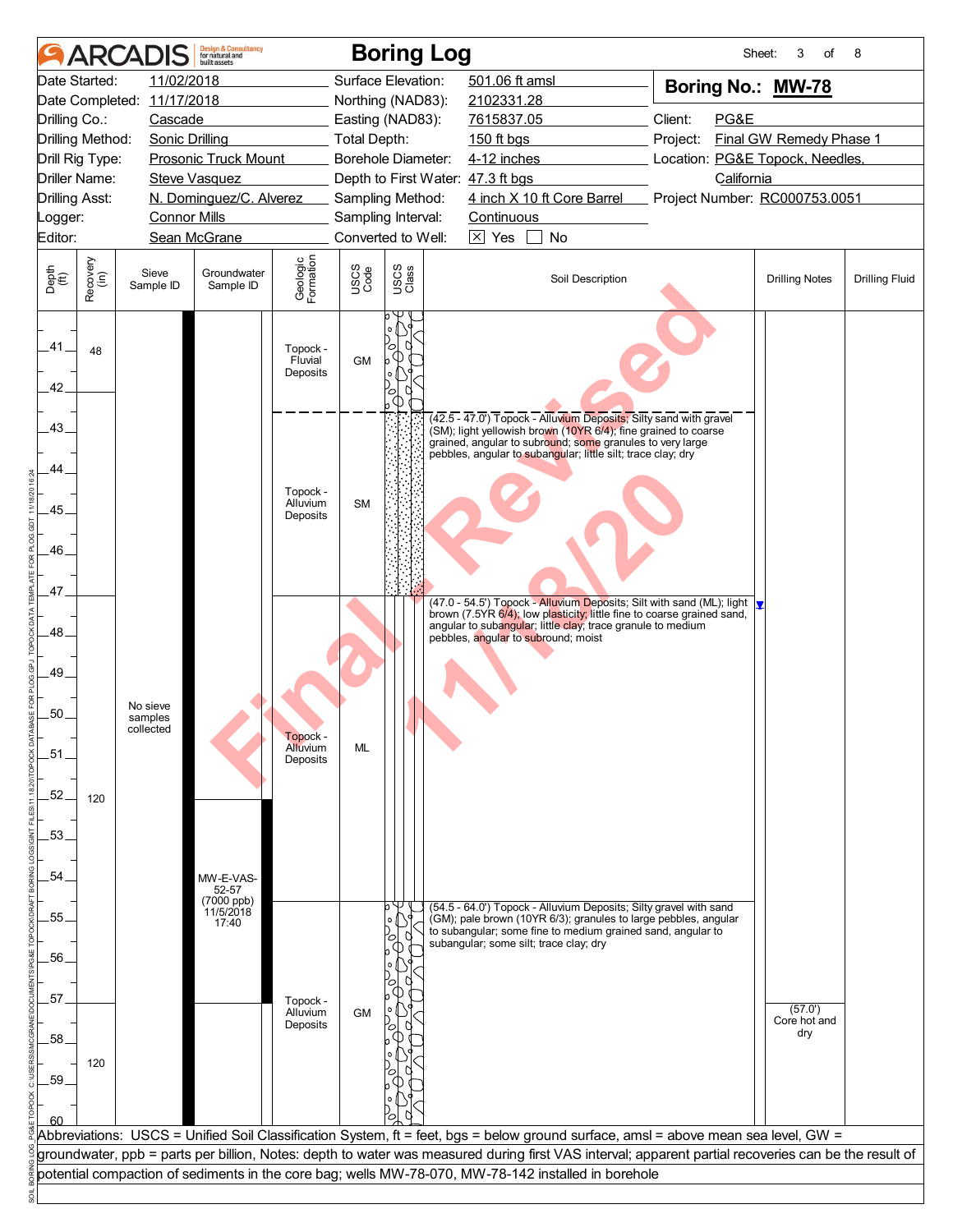|                                              |                  | <b>ARCADIS</b>             | <b>Design &amp; Consultancy</b><br>for natural and<br><b>built</b> assets |                                  |                     | <b>Boring Log</b>                        |                                  |                                                                                                                                                      | Sheet:                          | of<br>4                 | 8                     |
|----------------------------------------------|------------------|----------------------------|---------------------------------------------------------------------------|----------------------------------|---------------------|------------------------------------------|----------------------------------|------------------------------------------------------------------------------------------------------------------------------------------------------|---------------------------------|-------------------------|-----------------------|
| Date Started:                                |                  | 11/02/2018                 |                                                                           |                                  |                     | Surface Elevation:                       | 501.06 ft amsl                   |                                                                                                                                                      | Boring No.: MW-78               |                         |                       |
|                                              |                  | Date Completed: 11/17/2018 |                                                                           |                                  |                     | Northing (NAD83):                        | 2102331.28                       |                                                                                                                                                      |                                 |                         |                       |
| Drilling Co.:                                |                  | Cascade                    |                                                                           |                                  |                     | Easting (NAD83):                         | 7615837.05                       |                                                                                                                                                      | Client:<br>PG&E                 |                         |                       |
| Drilling Method:                             |                  | <b>Sonic Drilling</b>      |                                                                           |                                  | <b>Total Depth:</b> |                                          | 150 ft bgs                       |                                                                                                                                                      | Project:                        | Final GW Remedy Phase 1 |                       |
| Drill Rig Type:                              |                  |                            | Prosonic Truck Mount                                                      |                                  |                     | <b>Borehole Diameter:</b>                | 4-12 inches                      |                                                                                                                                                      | Location: PG&E Topock, Needles, |                         |                       |
| <b>Driller Name:</b>                         |                  |                            | <b>Steve Vasquez</b>                                                      |                                  |                     | Depth to First Water: 47.3 ft bgs        |                                  |                                                                                                                                                      | California                      |                         |                       |
| <b>Drilling Asst:</b>                        |                  |                            | N. Dominguez/C. Alverez                                                   |                                  |                     | Sampling Method:                         |                                  | 4 inch X 10 ft Core Barrel                                                                                                                           | Project Number: RC000753.0051   |                         |                       |
| Logger:<br>Editor:                           |                  | <b>Connor Mills</b>        | Sean McGrane                                                              |                                  |                     | Sampling Interval:<br>Converted to Well: | Continuous<br>$\boxtimes$ Yes    | No                                                                                                                                                   |                                 |                         |                       |
|                                              |                  |                            |                                                                           |                                  |                     |                                          |                                  |                                                                                                                                                      |                                 |                         |                       |
| Depth<br>$\overset{\text{fft}}{(\text{ft})}$ | Recovery<br>(in) | Sieve<br>Sample ID         | Groundwater<br>Sample ID                                                  | Geologic<br>Formation            | USCS<br>Code        | USCS<br>Class                            |                                  | Soil Description                                                                                                                                     |                                 | <b>Drilling Notes</b>   | <b>Drilling Fluid</b> |
| .61<br>62.<br>.63.                           | 120              |                            |                                                                           | Topock -<br>Alluvium<br>Deposits | <b>GM</b>           | О                                        |                                  |                                                                                                                                                      |                                 |                         |                       |
| .64.                                         |                  |                            |                                                                           |                                  |                     |                                          |                                  |                                                                                                                                                      |                                 |                         |                       |
|                                              |                  |                            |                                                                           |                                  |                     |                                          |                                  | (64.0 - 67.0') Topock - Alluvium Deposits; Sandy silt (ML); reddish<br>brown (5YR 5/4); no plasticity; some fine to coarse grained sand,             |                                 |                         |                       |
| 65.                                          |                  |                            |                                                                           | Topock -                         |                     |                                          | to subangular; trace clay; moist | subangular to subround; little granule to medium pebbles, angular                                                                                    |                                 |                         |                       |
|                                              |                  |                            |                                                                           | Alluvium                         | ML                  |                                          |                                  |                                                                                                                                                      |                                 |                         |                       |
| .66                                          |                  |                            |                                                                           | Deposits                         |                     |                                          |                                  |                                                                                                                                                      |                                 |                         |                       |
|                                              |                  |                            |                                                                           |                                  |                     |                                          |                                  |                                                                                                                                                      |                                 |                         |                       |
| 67.                                          |                  |                            |                                                                           |                                  |                     |                                          |                                  | (67.0 - 87.0') Topock - Alluvium Deposits; Silty sand (SM); reddish                                                                                  |                                 |                         |                       |
| .68.                                         |                  |                            |                                                                           |                                  |                     |                                          |                                  | brown (5YR 5/4); very fine grained to coarse grained, angular to<br>subround; some silt; little granule to large pebbles, angular to                 |                                 |                         |                       |
|                                              |                  |                            |                                                                           |                                  |                     |                                          | subangular; wet                  |                                                                                                                                                      |                                 |                         |                       |
| .69.                                         |                  |                            |                                                                           |                                  |                     |                                          |                                  |                                                                                                                                                      |                                 |                         |                       |
|                                              |                  |                            |                                                                           |                                  |                     |                                          |                                  |                                                                                                                                                      |                                 |                         |                       |
| .70.                                         |                  | No sieve<br>samples        |                                                                           |                                  |                     |                                          |                                  |                                                                                                                                                      |                                 |                         |                       |
|                                              |                  | collected                  |                                                                           |                                  |                     |                                          |                                  |                                                                                                                                                      |                                 |                         |                       |
| -71                                          |                  |                            |                                                                           |                                  |                     |                                          |                                  |                                                                                                                                                      |                                 |                         |                       |
|                                              |                  |                            |                                                                           |                                  |                     |                                          |                                  |                                                                                                                                                      |                                 |                         |                       |
| $-72.$                                       | 108              |                            |                                                                           |                                  |                     |                                          |                                  |                                                                                                                                                      |                                 |                         |                       |
|                                              |                  |                            |                                                                           |                                  |                     |                                          |                                  |                                                                                                                                                      |                                 |                         |                       |
| .73.                                         |                  |                            |                                                                           | Topock -                         |                     |                                          |                                  |                                                                                                                                                      |                                 |                         |                       |
|                                              |                  |                            |                                                                           | Alluvium<br>Deposits             | <b>SM</b>           |                                          |                                  |                                                                                                                                                      |                                 |                         |                       |
| 74                                           |                  |                            |                                                                           |                                  |                     |                                          |                                  |                                                                                                                                                      |                                 |                         |                       |
| .75.                                         |                  |                            |                                                                           |                                  |                     |                                          |                                  |                                                                                                                                                      |                                 |                         |                       |
|                                              |                  |                            |                                                                           |                                  |                     |                                          |                                  |                                                                                                                                                      |                                 |                         |                       |
| .76.                                         |                  |                            |                                                                           |                                  |                     |                                          |                                  |                                                                                                                                                      |                                 |                         |                       |
|                                              |                  |                            |                                                                           |                                  |                     |                                          |                                  |                                                                                                                                                      |                                 |                         |                       |
| .77                                          |                  |                            |                                                                           |                                  |                     |                                          |                                  |                                                                                                                                                      |                                 |                         |                       |
|                                              |                  |                            |                                                                           |                                  |                     |                                          |                                  |                                                                                                                                                      |                                 |                         |                       |
| .78                                          |                  |                            |                                                                           |                                  |                     |                                          |                                  |                                                                                                                                                      |                                 |                         |                       |
|                                              | 102              |                            |                                                                           |                                  |                     |                                          |                                  |                                                                                                                                                      |                                 |                         |                       |
| .79.                                         |                  |                            |                                                                           |                                  |                     |                                          |                                  |                                                                                                                                                      |                                 |                         |                       |
|                                              |                  |                            |                                                                           |                                  |                     |                                          |                                  |                                                                                                                                                      |                                 |                         |                       |
|                                              |                  |                            |                                                                           |                                  |                     |                                          |                                  | Abbreviations: USCS = Unified Soil Classification System, ft = feet, bgs = below ground surface, amsl = above mean sea level, GW =                   |                                 |                         |                       |
|                                              |                  |                            |                                                                           |                                  |                     |                                          |                                  | groundwater, ppb = parts per billion, Notes: depth to water was measured during first VAS interval; apparent partial recoveries can be the result of |                                 |                         |                       |
|                                              |                  |                            |                                                                           |                                  |                     |                                          |                                  | potential compaction of sediments in the core bag; wells MW-78-070, MW-78-142 installed in borehole                                                  |                                 |                         |                       |
|                                              |                  |                            |                                                                           |                                  |                     |                                          |                                  |                                                                                                                                                      |                                 |                         |                       |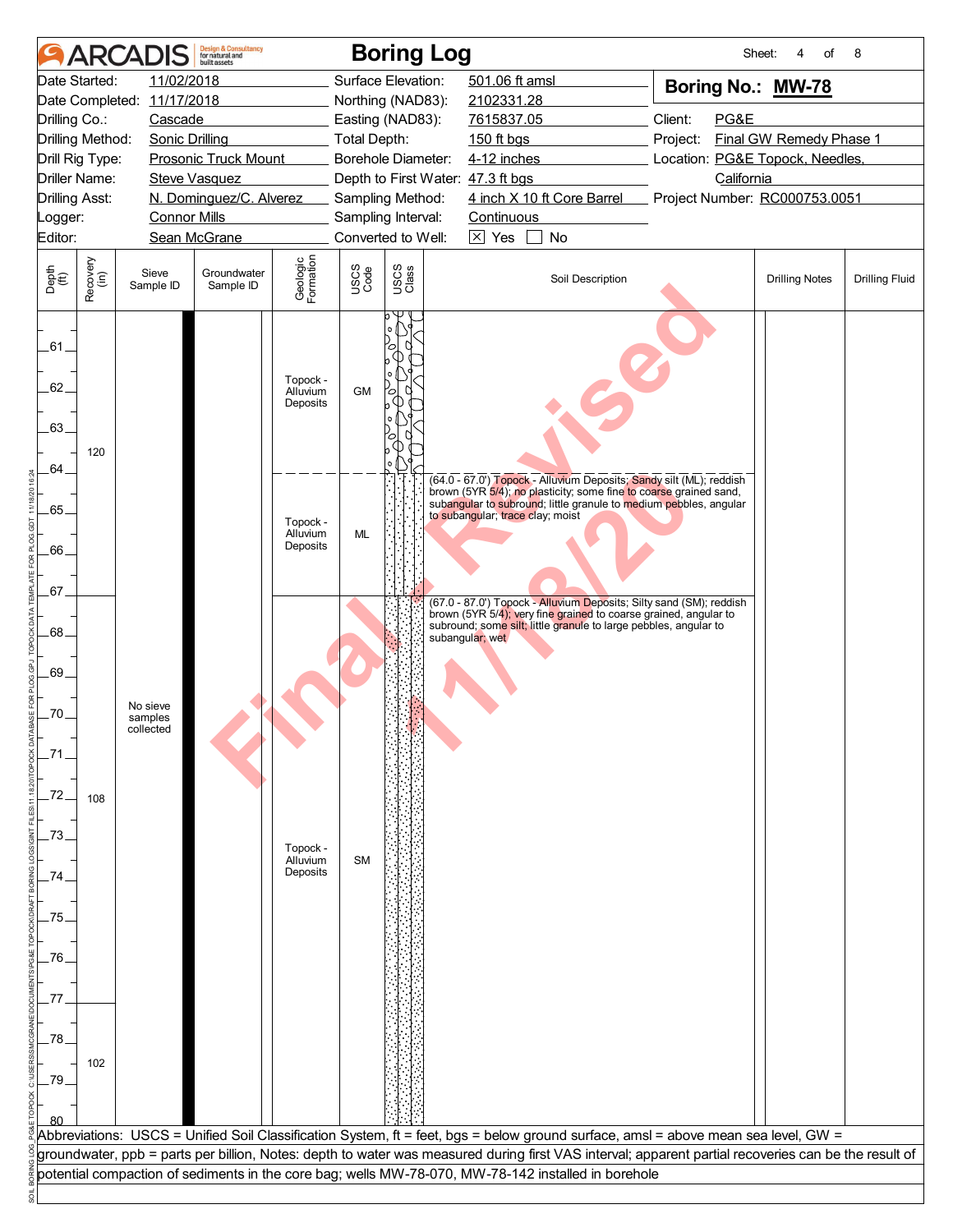|                          | <b>ARCA</b>                                      |                                  | <b>Design &amp; Consultancy</b><br>for natural and<br>built assets |                                  |                     | <b>Boring Log</b>                      |                                                                                                                                                                                                                                                                                                                                                                                                   | Sheet:                          | 5<br>of                 | 8                     |  |  |  |
|--------------------------|--------------------------------------------------|----------------------------------|--------------------------------------------------------------------|----------------------------------|---------------------|----------------------------------------|---------------------------------------------------------------------------------------------------------------------------------------------------------------------------------------------------------------------------------------------------------------------------------------------------------------------------------------------------------------------------------------------------|---------------------------------|-------------------------|-----------------------|--|--|--|
|                          | Date Started:                                    | 11/02/2018                       |                                                                    |                                  |                     | Surface Elevation:                     | 501.06 ft amsl                                                                                                                                                                                                                                                                                                                                                                                    | Boring No.: MW-78               |                         |                       |  |  |  |
|                          |                                                  | Date Completed: 11/17/2018       |                                                                    |                                  |                     | Northing (NAD83):                      | 2102331.28                                                                                                                                                                                                                                                                                                                                                                                        |                                 |                         |                       |  |  |  |
| Drilling Co.:            |                                                  | Cascade                          |                                                                    |                                  |                     | Easting (NAD83):                       | 7615837.05                                                                                                                                                                                                                                                                                                                                                                                        | Client:<br>PG&E                 |                         |                       |  |  |  |
|                          | Drilling Method:                                 | <b>Sonic Drilling</b>            |                                                                    |                                  | <b>Total Depth:</b> |                                        | 150 ft bgs                                                                                                                                                                                                                                                                                                                                                                                        | Project:                        | Final GW Remedy Phase 1 |                       |  |  |  |
|                          | Drill Rig Type:                                  |                                  | <b>Prosonic Truck Mount</b>                                        |                                  |                     | Borehole Diameter:                     | 4-12 inches                                                                                                                                                                                                                                                                                                                                                                                       | Location: PG&E Topock, Needles, |                         |                       |  |  |  |
|                          | <b>Driller Name:</b>                             |                                  | <b>Steve Vasquez</b>                                               |                                  |                     |                                        | Depth to First Water: 47.3 ft bgs                                                                                                                                                                                                                                                                                                                                                                 | California                      |                         |                       |  |  |  |
|                          | N. Dominguez/C. Alverez<br><b>Drilling Asst:</b> |                                  |                                                                    |                                  |                     | Sampling Method:<br>Sampling Interval: | 4 inch X 10 ft Core Barrel<br>Continuous                                                                                                                                                                                                                                                                                                                                                          | Project Number: RC000753.0051   |                         |                       |  |  |  |
| Editor:                  | <b>Connor Mills</b><br>Logger:<br>Sean McGrane   |                                  |                                                                    |                                  |                     | Converted to Well:                     | $\overline{\times}$ Yes<br>No                                                                                                                                                                                                                                                                                                                                                                     |                                 |                         |                       |  |  |  |
|                          |                                                  |                                  |                                                                    |                                  |                     |                                        |                                                                                                                                                                                                                                                                                                                                                                                                   |                                 |                         |                       |  |  |  |
| Depth<br>(ft)            | Recovery<br>(in)                                 | Sieve<br>Sample ID               | Groundwater<br>Sample ID                                           | Geologic<br>Formation            | USCS<br>Code        | USCS<br>Class                          | Soil Description                                                                                                                                                                                                                                                                                                                                                                                  |                                 | <b>Drilling Notes</b>   | <b>Drilling Fluid</b> |  |  |  |
| .81<br>82.<br>.83.<br>84 | 102                                              |                                  | Topock -<br>Alluvium<br>Deposits<br>MW-E-VAS-                      |                                  | <b>SM</b>           |                                        |                                                                                                                                                                                                                                                                                                                                                                                                   |                                 |                         |                       |  |  |  |
| .85.                     |                                                  |                                  | 82-87.0<br>(200 ppb)<br>11/6/2018<br>10:12                         |                                  |                     |                                        |                                                                                                                                                                                                                                                                                                                                                                                                   |                                 |                         |                       |  |  |  |
| 86.                      |                                                  |                                  |                                                                    |                                  |                     |                                        |                                                                                                                                                                                                                                                                                                                                                                                                   |                                 |                         |                       |  |  |  |
| 87 <sub>1</sub>          |                                                  |                                  |                                                                    |                                  |                     |                                        |                                                                                                                                                                                                                                                                                                                                                                                                   |                                 |                         |                       |  |  |  |
| .88.                     |                                                  |                                  |                                                                    |                                  |                     |                                        | (87.0 - 94.5') Topock - Alluvium Deposits; Sandy silt (ML); reddish<br>brown (5YR 5/4); low plasticity, some fine to coarse grained sand,<br>angular to subangular; some clay; little granule to medium<br>pebbles, angular to subangular; wet                                                                                                                                                    |                                 |                         |                       |  |  |  |
| 89.                      |                                                  |                                  |                                                                    |                                  |                     |                                        |                                                                                                                                                                                                                                                                                                                                                                                                   |                                 |                         |                       |  |  |  |
| .90.                     |                                                  | No sieve<br>samples<br>collected |                                                                    | Topock -<br>Alluvium<br>Deposits |                     |                                        |                                                                                                                                                                                                                                                                                                                                                                                                   |                                 |                         |                       |  |  |  |
| _91.<br>.92.             |                                                  |                                  |                                                                    |                                  | ML                  |                                        |                                                                                                                                                                                                                                                                                                                                                                                                   |                                 |                         |                       |  |  |  |
| .93.                     | 105.6                                            |                                  |                                                                    |                                  |                     |                                        |                                                                                                                                                                                                                                                                                                                                                                                                   |                                 |                         |                       |  |  |  |
| .94                      |                                                  |                                  |                                                                    |                                  |                     |                                        |                                                                                                                                                                                                                                                                                                                                                                                                   |                                 |                         |                       |  |  |  |
| 95.                      |                                                  |                                  |                                                                    |                                  |                     |                                        | (94.5 - 97.0') Topock - Alluvium Deposits; Silty sand (SM); reddish<br>brown (5YR 5/4); medium grained to coarse grained, angular to<br>subround; some silt; little granule to medium pebbles, angular to                                                                                                                                                                                         |                                 |                         |                       |  |  |  |
| .96.                     |                                                  |                                  |                                                                    | Topock -<br>Alluvium<br>Deposits | <b>SM</b>           |                                        | subangular; wet                                                                                                                                                                                                                                                                                                                                                                                   |                                 |                         |                       |  |  |  |
| 97                       |                                                  |                                  |                                                                    |                                  |                     |                                        |                                                                                                                                                                                                                                                                                                                                                                                                   |                                 |                         |                       |  |  |  |
| .98.<br>.99              | 104.4                                            |                                  |                                                                    | Topock -<br>Alluvium<br>Deposits | ML                  |                                        | (97.0 - 109.5') Topock - Alluvium Deposits; Silt with sand (ML);<br>reddish brown (5YR 5/4); no plasticity; little granule to large<br>pebbles, angular to subangular; little fine to coarse grained sand,<br>angular to subround; wet                                                                                                                                                            |                                 |                         |                       |  |  |  |
| 100                      |                                                  |                                  |                                                                    |                                  |                     |                                        | Abbreviations: USCS = Unified Soil Classification System, ft = feet, bgs = below ground surface, amsl = above mean sea level, GW =<br>groundwater, ppb = parts per billion, Notes: depth to water was measured during first VAS interval; apparent partial recoveries can be the result of<br>potential compaction of sediments in the core bag; wells MW-78-070, MW-78-142 installed in borehole |                                 |                         |                       |  |  |  |
|                          |                                                  |                                  |                                                                    |                                  |                     |                                        |                                                                                                                                                                                                                                                                                                                                                                                                   |                                 |                         |                       |  |  |  |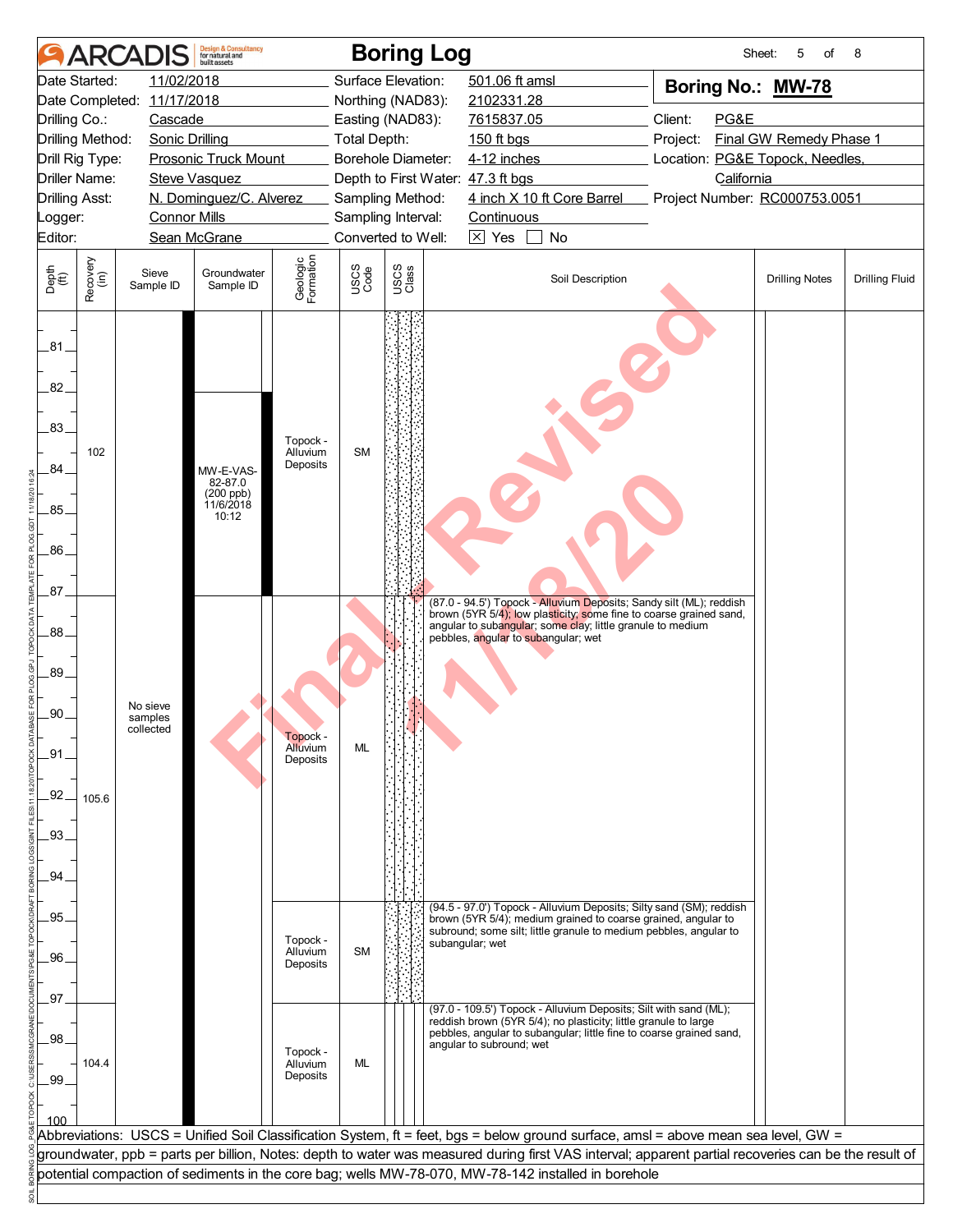|                                                  | <b>ARCA</b>      |                       | <b>Design &amp; Consultancy</b><br>for natural and<br>huilt assets |                       |              | <b>Boring Log</b>                 |                                                                                                                                                      | Sheet:                          | 6<br>of                 | 8                       |
|--------------------------------------------------|------------------|-----------------------|--------------------------------------------------------------------|-----------------------|--------------|-----------------------------------|------------------------------------------------------------------------------------------------------------------------------------------------------|---------------------------------|-------------------------|-------------------------|
|                                                  | Date Started:    | 11/02/2018            |                                                                    |                       |              | Surface Elevation:                | 501.06 ft amsl                                                                                                                                       | Boring No.: MW-78               |                         |                         |
| Date Completed: 11/17/2018                       |                  |                       |                                                                    |                       |              | Northing (NAD83):                 | 2102331.28                                                                                                                                           |                                 |                         |                         |
| Drilling Co.:                                    |                  | Cascade               |                                                                    |                       |              | Easting (NAD83):                  | 7615837.05                                                                                                                                           | Client:<br>PG&E                 |                         |                         |
|                                                  | Drilling Method: | <b>Sonic Drilling</b> |                                                                    |                       | Total Depth: |                                   | 150 ft bgs                                                                                                                                           | Project:                        | Final GW Remedy Phase 1 |                         |
|                                                  | Drill Rig Type:  |                       | <b>Prosonic Truck Mount</b>                                        |                       |              | Borehole Diameter:                | 4-12 inches                                                                                                                                          | Location: PG&E Topock, Needles, |                         |                         |
|                                                  | Driller Name:    |                       | <b>Steve Vasquez</b>                                               |                       |              | Depth to First Water: 47.3 ft bgs |                                                                                                                                                      | California                      |                         |                         |
| N. Dominguez/C. Alverez<br><b>Drilling Asst:</b> |                  |                       |                                                                    |                       |              | Sampling Method:                  | 4 inch X 10 ft Core Barrel                                                                                                                           | Project Number: RC000753.0051   |                         |                         |
| <b>Connor Mills</b><br>Logger:                   |                  |                       |                                                                    |                       |              | Sampling Interval:                | Continuous                                                                                                                                           |                                 |                         |                         |
| Editor:                                          |                  |                       | Sean McGrane                                                       |                       |              | Converted to Well:                | $\boxed{\times}$ Yes<br>No                                                                                                                           |                                 |                         |                         |
| Depth<br>$\widetilde{f(t)}$                      | Recovery<br>(in) | Sieve<br>Sample ID    | Groundwater<br>Sample ID                                           | Geologic<br>Formation | USCS<br>Code | USCS<br>Class                     | Soil Description                                                                                                                                     |                                 | <b>Drilling Notes</b>   | <b>Drilling Fluid</b>   |
| 101<br>102                                       |                  |                       |                                                                    |                       |              |                                   |                                                                                                                                                      |                                 |                         |                         |
| 103                                              |                  |                       |                                                                    |                       |              |                                   |                                                                                                                                                      |                                 |                         |                         |
| 104                                              | 104.4            |                       |                                                                    |                       |              |                                   |                                                                                                                                                      |                                 |                         |                         |
| $-105$                                           |                  |                       |                                                                    | Topock -<br>Alluvium  | ML           |                                   |                                                                                                                                                      |                                 |                         |                         |
|                                                  |                  |                       |                                                                    | Deposits              |              |                                   |                                                                                                                                                      |                                 |                         |                         |
| $-106$                                           |                  |                       |                                                                    |                       |              |                                   |                                                                                                                                                      |                                 |                         |                         |
| 107                                              |                  |                       |                                                                    |                       |              |                                   |                                                                                                                                                      |                                 |                         |                         |
| 108                                              |                  |                       |                                                                    |                       |              |                                   |                                                                                                                                                      |                                 |                         |                         |
| 109                                              |                  |                       |                                                                    |                       |              |                                   |                                                                                                                                                      |                                 |                         |                         |
|                                                  |                  |                       |                                                                    |                       |              |                                   | (109.5 - 118.0') Topock - Alluvium Deposits; Silty sand with gravel                                                                                  |                                 |                         |                         |
| $-110$                                           |                  | No sieve<br>samples   |                                                                    |                       |              |                                   | (SM); reddish brown (5YR 5/4); fine grained to coarse grained,                                                                                       |                                 |                         |                         |
|                                                  |                  | collected             |                                                                    |                       |              |                                   | angular to subangular; and silt; little granule to large pebbles,<br>angular to subangular; wet; some green staining observed in                     |                                 |                         |                         |
| $-111$                                           |                  |                       |                                                                    |                       |              |                                   | sections the core                                                                                                                                    |                                 |                         |                         |
|                                                  |                  |                       |                                                                    |                       |              |                                   |                                                                                                                                                      |                                 |                         |                         |
| $\_112$                                          | 102              |                       |                                                                    |                       |              |                                   |                                                                                                                                                      |                                 |                         |                         |
|                                                  |                  |                       |                                                                    |                       |              |                                   |                                                                                                                                                      |                                 |                         |                         |
| $\_113$                                          |                  |                       |                                                                    |                       |              |                                   |                                                                                                                                                      |                                 |                         |                         |
|                                                  |                  |                       |                                                                    | Topock -              |              |                                   |                                                                                                                                                      |                                 |                         |                         |
| $-114$                                           |                  |                       | MW-E-VAS-<br>112.0-117.0                                           | Alluvium<br>Deposits  | <b>SM</b>    |                                   |                                                                                                                                                      |                                 |                         |                         |
|                                                  |                  |                       | (3100 ppb)<br>11/6/2018                                            |                       |              |                                   |                                                                                                                                                      |                                 |                         |                         |
| $115$                                            |                  |                       | 15:22                                                              |                       |              |                                   |                                                                                                                                                      |                                 |                         |                         |
|                                                  |                  |                       |                                                                    |                       |              |                                   |                                                                                                                                                      |                                 |                         |                         |
| $-116$                                           |                  |                       |                                                                    |                       |              |                                   |                                                                                                                                                      |                                 |                         |                         |
|                                                  |                  |                       |                                                                    |                       |              |                                   |                                                                                                                                                      |                                 |                         |                         |
| $-117$                                           |                  |                       |                                                                    |                       |              |                                   |                                                                                                                                                      |                                 |                         | $(117.0 -$              |
|                                                  |                  |                       |                                                                    |                       |              |                                   |                                                                                                                                                      |                                 |                         | 127.0'<br>No water used |
| 118                                              |                  |                       |                                                                    |                       |              |                                   | (118.0 - 122.0') Topock - Alluvium Deposits; Sandy silt (ML);                                                                                        |                                 |                         |                         |
|                                                  | 108              |                       |                                                                    | Topock -              |              |                                   | reddish brown (5YR 5/3); no plasticity; some fine to coarse<br>grained sand, angular to subround; little granule to large pebbles,                   |                                 |                         |                         |
| $\_119$                                          |                  |                       |                                                                    | Alluvium<br>Deposits  | ML           |                                   | angular to subangular; moist; very weathered                                                                                                         |                                 |                         |                         |
| 120                                              |                  |                       |                                                                    |                       |              |                                   |                                                                                                                                                      |                                 |                         |                         |
|                                                  |                  |                       |                                                                    |                       |              |                                   | Abbreviations: USCS = Unified Soil Classification System, ft = feet, bgs = below ground surface, amsl = above mean sea level, GW =                   |                                 |                         |                         |
|                                                  |                  |                       |                                                                    |                       |              |                                   | groundwater, ppb = parts per billion, Notes: depth to water was measured during first VAS interval; apparent partial recoveries can be the result of |                                 |                         |                         |
|                                                  |                  |                       |                                                                    |                       |              |                                   | potential compaction of sediments in the core bag; wells MW-78-070, MW-78-142 installed in borehole                                                  |                                 |                         |                         |
|                                                  |                  |                       |                                                                    |                       |              |                                   |                                                                                                                                                      |                                 |                         |                         |
|                                                  |                  |                       |                                                                    |                       |              |                                   |                                                                                                                                                      |                                 |                         |                         |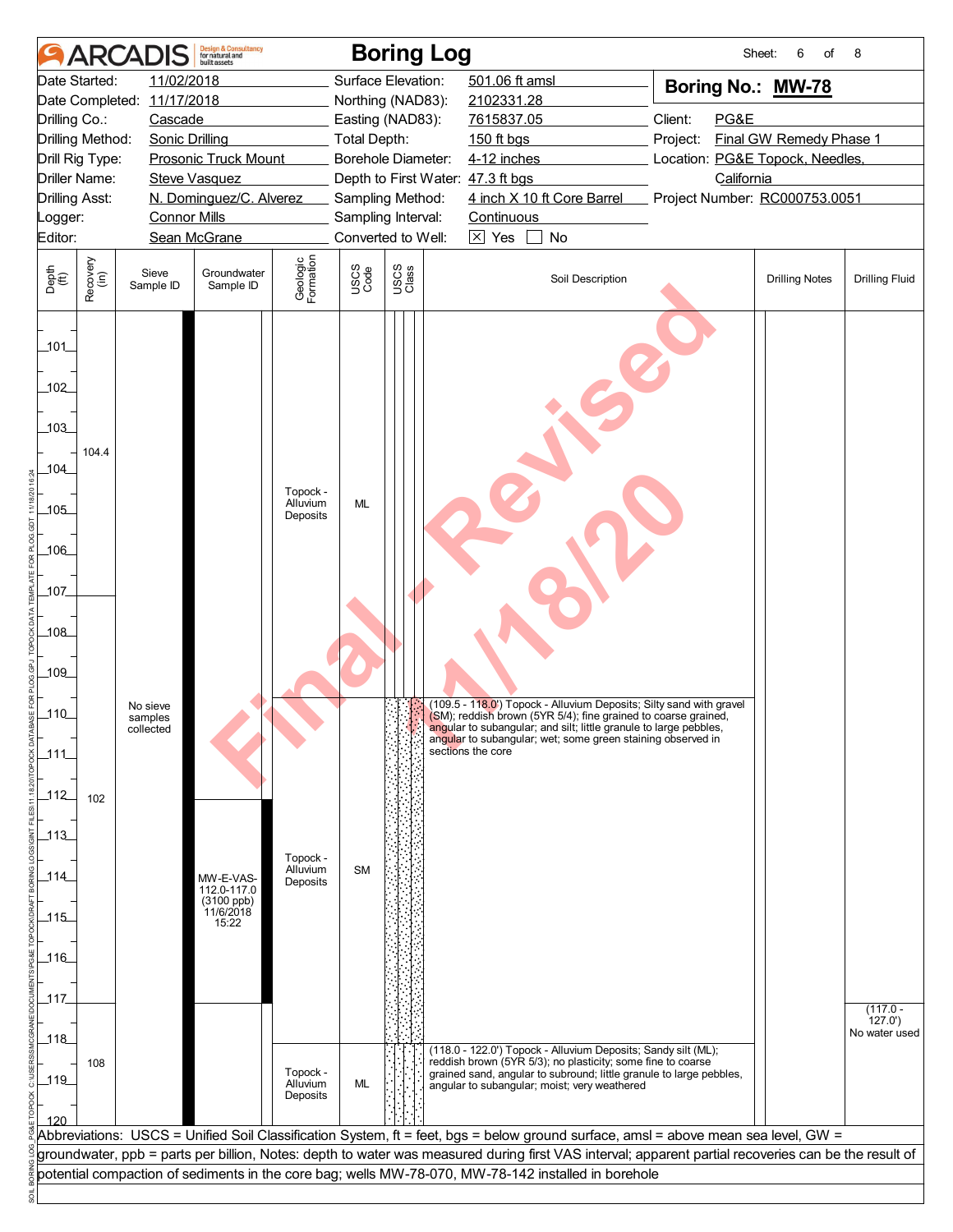|                                                           | <b>ARCA</b>      |                                  | <b>Design &amp; Consultancy</b><br>for natural and<br>huilt assets |                                  |              | <b>Boring Log</b>                        |                                                                                                                                                         | Sheet:                          | 7<br>of                 | 8                     |  |  |
|-----------------------------------------------------------|------------------|----------------------------------|--------------------------------------------------------------------|----------------------------------|--------------|------------------------------------------|---------------------------------------------------------------------------------------------------------------------------------------------------------|---------------------------------|-------------------------|-----------------------|--|--|
|                                                           | Date Started:    | 11/02/2018                       |                                                                    |                                  |              | Surface Elevation:                       | 501.06 ft amsl                                                                                                                                          | Boring No.: MW-78               |                         |                       |  |  |
|                                                           |                  | Date Completed: 11/17/2018       |                                                                    |                                  |              | Northing (NAD83):                        | 2102331.28                                                                                                                                              |                                 |                         |                       |  |  |
| Drilling Co.:                                             |                  | Cascade                          |                                                                    |                                  |              | Easting (NAD83):                         | 7615837.05                                                                                                                                              | Client:<br>PG&E                 |                         |                       |  |  |
| Drilling Method:                                          |                  | <b>Sonic Drilling</b>            |                                                                    |                                  | Total Depth: |                                          | 150 ft bgs                                                                                                                                              | Project:                        | Final GW Remedy Phase 1 |                       |  |  |
| Drill Rig Type:                                           |                  |                                  | <b>Prosonic Truck Mount</b>                                        |                                  |              | Borehole Diameter:                       | 4-12 inches                                                                                                                                             | Location: PG&E Topock, Needles, |                         |                       |  |  |
| <b>Driller Name:</b>                                      |                  |                                  | <b>Steve Vasquez</b>                                               |                                  |              |                                          | Depth to First Water: 47.3 ft bgs                                                                                                                       | California                      |                         |                       |  |  |
| N. Dominguez/C. Alverez<br><b>Drilling Asst:</b>          |                  |                                  |                                                                    |                                  |              | Sampling Method:                         | 4 inch X 10 ft Core Barrel                                                                                                                              | Project Number: RC000753.0051   |                         |                       |  |  |
| <b>Connor Mills</b><br>Logger:<br>Editor:<br>Sean McGrane |                  |                                  |                                                                    |                                  |              | Sampling Interval:<br>Converted to Well: | Continuous<br>$\boxtimes$ Yes<br><b>No</b>                                                                                                              |                                 |                         |                       |  |  |
|                                                           |                  |                                  |                                                                    |                                  |              |                                          |                                                                                                                                                         |                                 |                         |                       |  |  |
| Depth<br>$\widetilde{f(t)}$                               | Recovery<br>(in) | Sieve<br>Sample ID               | Groundwater<br>Sample ID                                           | Geologic<br>Formation            | USCS<br>Code | USCS<br>Class                            | Soil Description                                                                                                                                        |                                 | <b>Drilling Notes</b>   | <b>Drilling Fluid</b> |  |  |
| 121                                                       |                  |                                  |                                                                    | Topock -<br>Alluvium<br>Deposits | ML           |                                          |                                                                                                                                                         |                                 |                         |                       |  |  |
| 122                                                       |                  |                                  |                                                                    |                                  |              |                                          | (122.0 - 127.0') Topock - Alluvium Deposits; Silty sand with gravel                                                                                     |                                 |                         |                       |  |  |
|                                                           |                  |                                  |                                                                    |                                  |              |                                          | (SM); light reddish brown / light brown (5YR 6/4); very fine grained<br>to coarse grained, angular to subround; and silt; little granule to             |                                 |                         |                       |  |  |
| 123                                                       |                  |                                  |                                                                    |                                  |              |                                          | large pebbles, angular to subangular; trace; wet; trace 1-4 inch<br>large pebbles to small cobbles of metadiorite                                       |                                 |                         |                       |  |  |
| 124_                                                      | 108              |                                  |                                                                    |                                  |              |                                          |                                                                                                                                                         |                                 |                         |                       |  |  |
|                                                           |                  |                                  |                                                                    | Topock -                         |              |                                          |                                                                                                                                                         |                                 |                         |                       |  |  |
| $-125$                                                    |                  |                                  |                                                                    | Alluvium<br>Deposits             | <b>SM</b>    |                                          |                                                                                                                                                         |                                 |                         |                       |  |  |
|                                                           |                  |                                  |                                                                    |                                  |              |                                          |                                                                                                                                                         |                                 |                         |                       |  |  |
| 126                                                       |                  |                                  |                                                                    |                                  |              |                                          |                                                                                                                                                         |                                 |                         |                       |  |  |
|                                                           |                  |                                  |                                                                    |                                  |              |                                          |                                                                                                                                                         |                                 |                         |                       |  |  |
| 127                                                       |                  |                                  |                                                                    |                                  |              |                                          |                                                                                                                                                         |                                 |                         |                       |  |  |
|                                                           |                  |                                  |                                                                    |                                  |              |                                          | (127.0 - 137.0) Topock - Weathered Bedrock - conglomerate;<br>Silty sand (SM); reddish brown (5YR 5/4); very fine grained to                            |                                 |                         | $(127.0 -$<br>150.0'  |  |  |
| _128_                                                     |                  |                                  |                                                                    |                                  |              |                                          | coarse grained, angular to subround; some silt; little granule to<br>large pebbles, angular to subangular; wet                                          |                                 |                         | No water used         |  |  |
|                                                           |                  |                                  |                                                                    |                                  |              |                                          |                                                                                                                                                         |                                 |                         |                       |  |  |
| 129                                                       |                  | No sieve<br>samples<br>collected |                                                                    |                                  |              |                                          |                                                                                                                                                         |                                 |                         |                       |  |  |
|                                                           |                  |                                  |                                                                    |                                  |              |                                          |                                                                                                                                                         |                                 |                         |                       |  |  |
| $\overline{130}$                                          |                  |                                  |                                                                    |                                  |              |                                          |                                                                                                                                                         |                                 |                         |                       |  |  |
| $\_131$                                                   |                  |                                  |                                                                    |                                  |              |                                          |                                                                                                                                                         |                                 |                         |                       |  |  |
|                                                           |                  |                                  |                                                                    |                                  |              |                                          |                                                                                                                                                         |                                 |                         |                       |  |  |
|                                                           |                  |                                  |                                                                    |                                  |              | Topock -<br>Weathered                    |                                                                                                                                                         |                                 |                         |                       |  |  |
| $-132$                                                    | 120              |                                  |                                                                    | Bedrock -                        | <b>SM</b>    |                                          |                                                                                                                                                         |                                 |                         |                       |  |  |
| $-133$                                                    |                  |                                  |                                                                    | conglomerate                     |              |                                          |                                                                                                                                                         |                                 |                         |                       |  |  |
|                                                           |                  |                                  |                                                                    |                                  |              |                                          |                                                                                                                                                         |                                 |                         |                       |  |  |
| _134_                                                     |                  |                                  |                                                                    |                                  |              |                                          |                                                                                                                                                         |                                 |                         |                       |  |  |
|                                                           |                  |                                  |                                                                    |                                  |              |                                          |                                                                                                                                                         |                                 |                         |                       |  |  |
| 135                                                       |                  |                                  |                                                                    |                                  |              |                                          |                                                                                                                                                         |                                 |                         |                       |  |  |
|                                                           |                  |                                  |                                                                    |                                  |              |                                          |                                                                                                                                                         |                                 |                         |                       |  |  |
| _136_                                                     |                  |                                  |                                                                    |                                  |              |                                          |                                                                                                                                                         |                                 |                         |                       |  |  |
|                                                           |                  |                                  |                                                                    |                                  |              |                                          |                                                                                                                                                         |                                 |                         |                       |  |  |
| 137                                                       |                  |                                  |                                                                    |                                  |              |                                          | (137.0 - 138.5') Topock - Weathered Bedrock - conglomerate;                                                                                             |                                 | (137.0')                |                       |  |  |
|                                                           |                  |                                  |                                                                    | Topock -<br>Weathered            |              |                                          | Silty sand (SM); reddish brown / moderate brown (5YR 4/4); fine                                                                                         |                                 | Rough drilling          |                       |  |  |
| 138                                                       |                  |                                  | MW-E-VAS-<br>137-142                                               | Bedrock -<br>conglomerate        | <b>SM</b>    |                                          | grained to coarse grained, angular to subround; some silt; little<br>granule to medium pebbles, angular to subangular; wet                              |                                 |                         |                       |  |  |
|                                                           | 114              |                                  | (7300 ppb)                                                         | Topock -                         |              |                                          | (138.5 - 139.5') Topock - Weathered Bedrock - conglomerate; Silt                                                                                        |                                 |                         |                       |  |  |
| $-139$                                                    |                  |                                  | 11/7/2018<br>15:20                                                 | Weathered<br>Bedrock -           | ML           |                                          | (ML); reddish brown / moderate brown (5YR 4/4); no plasticity;                                                                                          |                                 |                         |                       |  |  |
|                                                           |                  |                                  |                                                                    | conglomerate                     | <b>SM</b>    |                                          | trace granule to medium pebbles, angular to subangular; trace<br>fine grained sand, angular to subround; dry; very weathered                            |                                 |                         |                       |  |  |
| 140                                                       |                  |                                  |                                                                    |                                  |              |                                          | bedrock, cemented<br>Abbreviations: USCS = Unified Soil Classification System, ft = feet, bgs = below ground surface, amsl = above mean sea level, GW = |                                 |                         |                       |  |  |
|                                                           |                  |                                  |                                                                    |                                  |              |                                          | groundwater, ppb = parts per billion, Notes: depth to water was measured during first VAS interval; apparent partial recoveries can be the result of    |                                 |                         |                       |  |  |
|                                                           |                  |                                  |                                                                    |                                  |              |                                          | potential compaction of sediments in the core bag; wells MW-78-070, MW-78-142 installed in borehole                                                     |                                 |                         |                       |  |  |
|                                                           |                  |                                  |                                                                    |                                  |              |                                          |                                                                                                                                                         |                                 |                         |                       |  |  |
|                                                           |                  |                                  |                                                                    |                                  |              |                                          |                                                                                                                                                         |                                 |                         |                       |  |  |